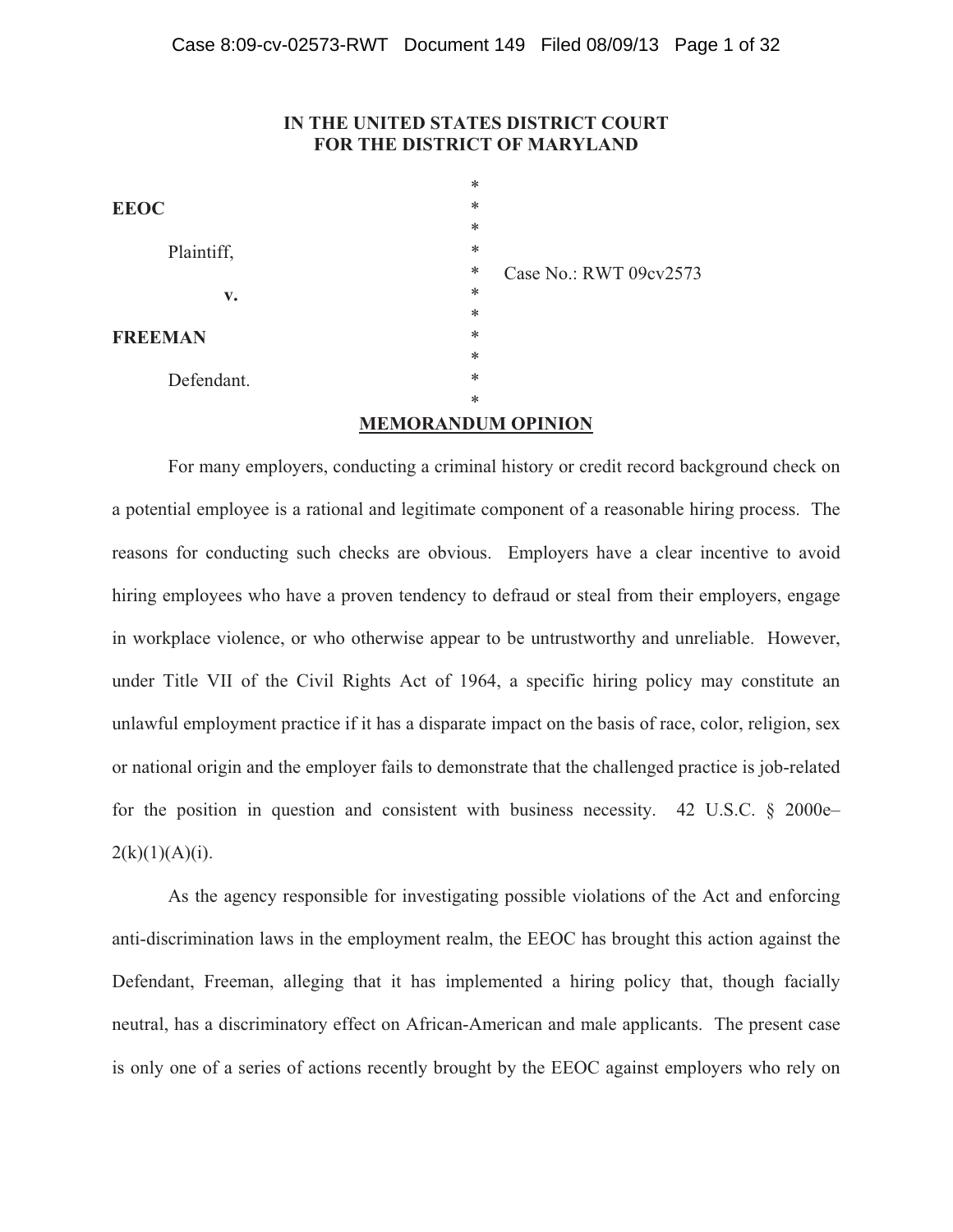## Case 8:09-cv-02573-RWT Document 149 Filed 08/09/13 Page 2 of 32

criminal background and/or credit history checks in making hiring decisions. For example, in two recent complaints filed against discount retailer Dollar General Corp. and car manufacturer BMW, the EEOC claimed that those employers improperly used criminal background checks to bar potential employees, resulting in a disparate impact on African-American applicants. Scott Thurm, *Employment Checks Fuel Race Complaints*, Wall St. J., June 12, 2013, at A1, *available at* http://online.wsj.com/article/ SB10001424127887323495604578539283518855020.html.

 Because of the higher rate of incarceration of African-Americans than Caucasians, indiscriminate use of criminal history information might have the predictable result of excluding African-Americans at a higher rate than Caucasians. Indeed, the higher incarceration rate might cause one to fear that any use of criminal history information would be in violation of Title VII. However, this is simply not the case. Careful and appropriate use of criminal history information is an important, and in many cases essential, part of the employment process of employers throughout the United States. As Freeman points out, even the EEOC conducts criminal background investigations as a condition of employment for all employees, and conducts credit background checks on approximately 90 percent of its positions. ECF No. 114-44 at 7-8.

 Thus, it is not the mere use of any criminal history or credit information generally that is a matter of concern under Title VII, but rather what specific information is used and how it is used. Because of this, it is simply not enough to demonstrate that criminal history or credit information has been used. Rather, a disparate impact case must be carefully focused on a specific practice with an evidentiary foundation showing that it has a disparate impact because of a prohibited factor.

Proof of disparate impact requires reliable and accurate statistical analysis performed by a qualified expert. As the Supreme Court has noted, "the inevitable focus on statistics in disparate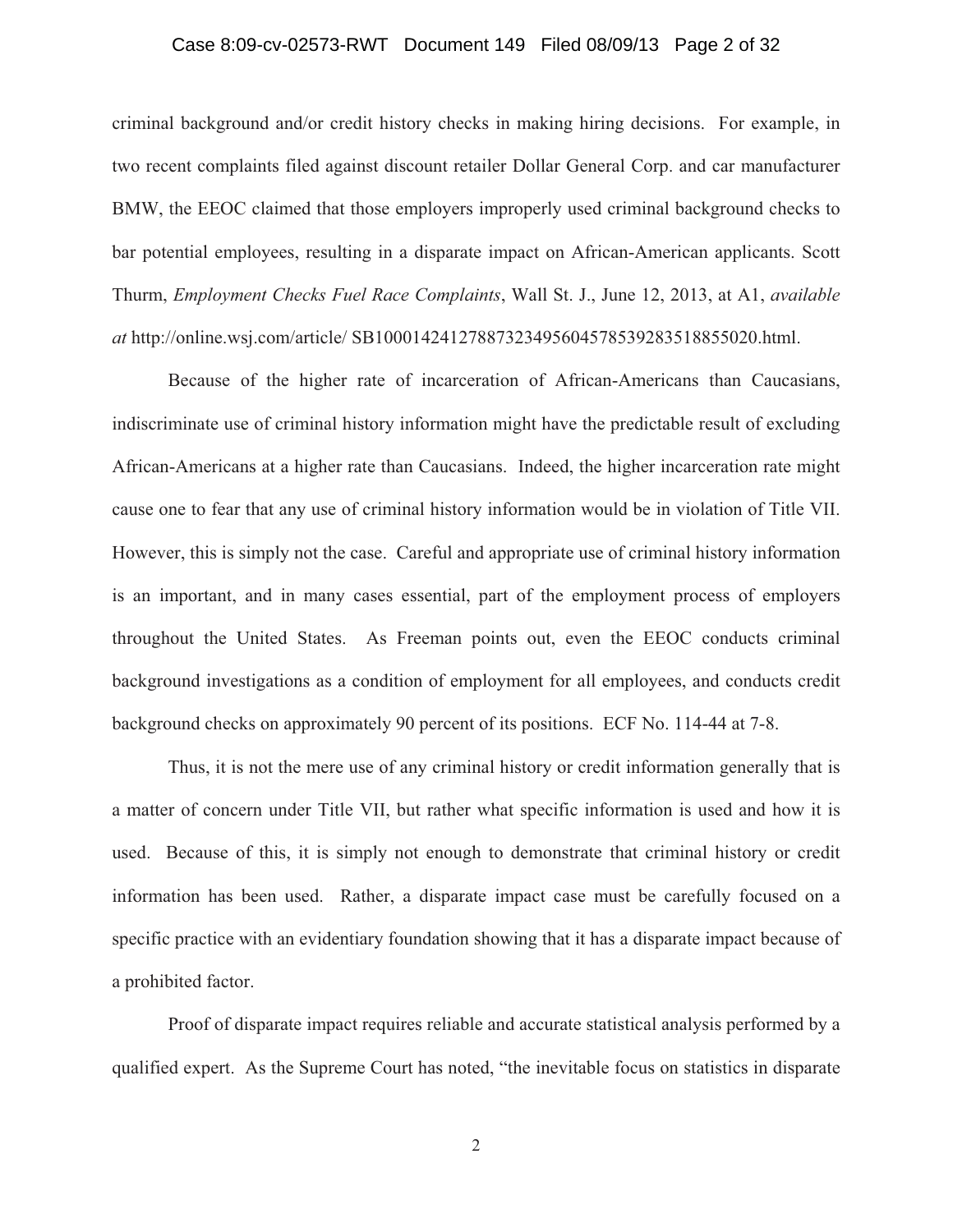## Case 8:09-cv-02573-RWT Document 149 Filed 08/09/13 Page 3 of 32

impact cases" results in a very "high standard[] of proof" that can be difficult for plaintiffs to meet. *Watson v. Fort Worth Bank and Trust*, 487 U.S. 977, 992, 999 (1988). Merely pointing to "statistical disparities in the employer's work force" is not sufficient; the plaintiff must provide "statistical evidence of a kind and degree sufficient to show that the practice in question has caused the exclusion of applicants for jobs or promotions because of their membership in a protected group." *Id.* at 994. Even if the plaintiff is able to proffer such evidence, neither "courts [n]or defendants [are] obliged to assume that plaintiffs' statistical evidence is reliable," but can challenge the techniques or data used in the analysis. *Id.* at 996. Moreover, even if meaningful and reliable statistics are presented, a plaintiff is required to separate out and identify the "specific" employment practice that is allegedly responsible for the disparate impact, particularly where employers combine objective and subjective hiring criteria. *Id.* at 994.

While some specific uses of criminal and credit background checks may be discriminatory and violate the provision of Title VII, the EEOC bears the burden of supplying reliable expert testimony and statistical analysis that demonstrates disparate impact stemming from a specific employment practice before such a violation can be found. For the reasons explained below, the EEOC has failed to do so in this case. Accordingly, summary judgment shall be granted to Defendant.

#### **BACKGROUND**

 Defendant is a provider of integrated services for expositions, conventions, corporate events, meetings, and exhibit programs, with annual revenues exceeding \$1.3 billion. ECF No. 114-3 at ¶¶ 3-4. The family-owned company employs over 3,500 full-time and 25,000 part-time and seasonal workers, with offices in major cities throughout the United States. *Id.*

3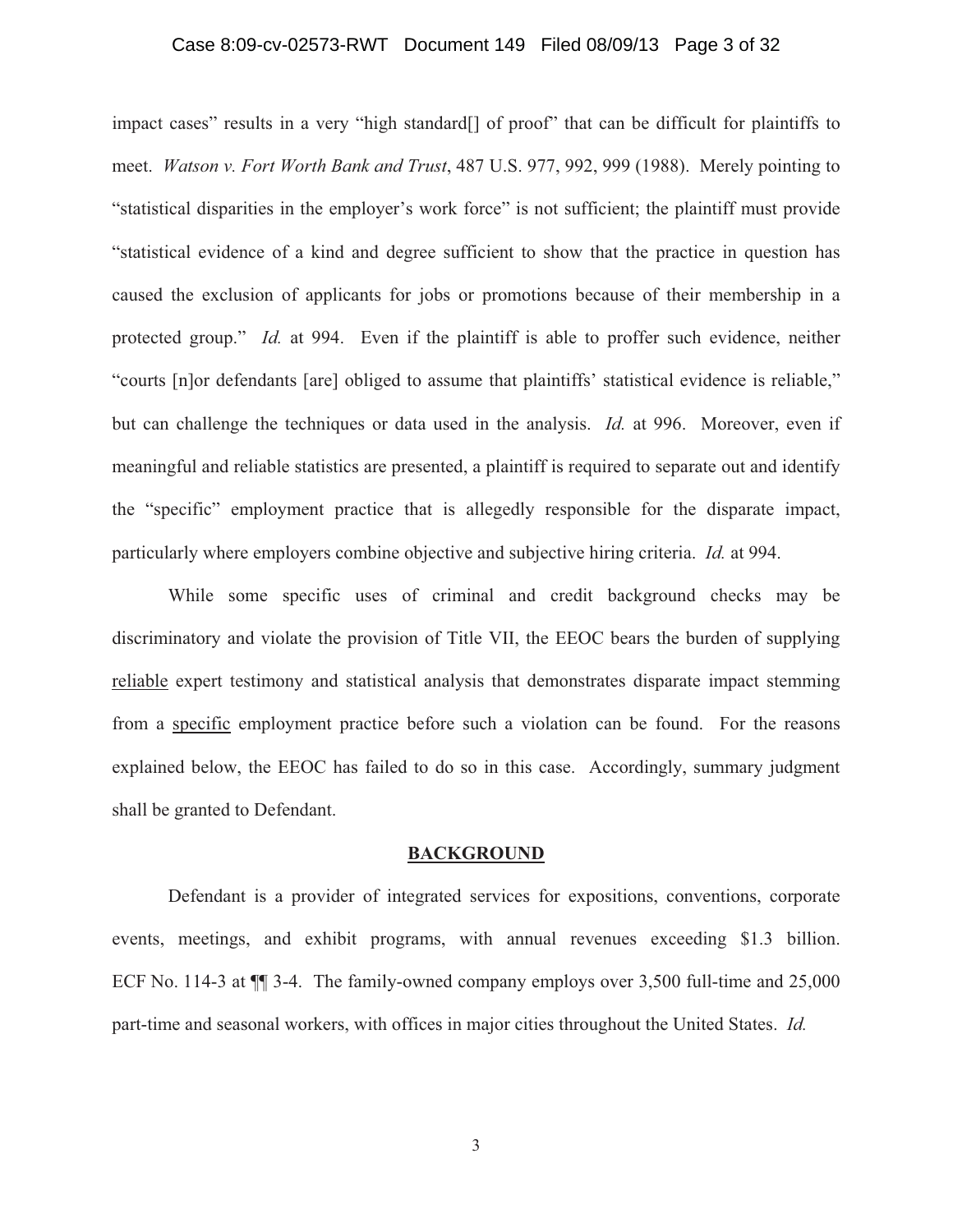## Case 8:09-cv-02573-RWT Document 149 Filed 08/09/13 Page 4 of 32

Like many employers, Defendant has experienced problems with embezzlement, theft, drug use, and workplace violence by its employees. ECF Nos. 114-38 at 6-9; 114-39 at 12, 16-18. In 2001, Defendant began conducting background checks on applicants so that it could better evaluate the trustworthiness, reliability, and effectiveness of prospective employees. *Id.* The background checks were designed with five goals in mind: "(1) avoid exposure to negligent hiring/retention lawsuits; (2) increase the security of Defendant's assets and employees; (3) reduce liability from inconsistent hiring or screening practices; (4) proactively reduce the risk of employee-related loss; and (5) mitigate the likelihood of an adverse incident occurring on company property that could jeopardize customer or employee confidence." ECF Nos. 114-1 at 5; 114-38 at 6-8, 18; 114-39 at 9-10, 13; 114-4 at 1.

From July 20,  $2006<sup>1</sup>$  to August of  $2011<sup>2</sup>$ , the types of background checks performed by Defendant varied with the nature of the job sought. ECF Nos. 114-41; 114-38 at 20; 114-40 at 6. For "general employees," i.e., those who did not hold credit sensitive jobs, the check included only a criminal history investigation and social security verification. ECF No. 114-41. For "credit sensitive" positions, the check also included a credit history review. *Id.* A position was deemed credit sensitive if the employee holding that position had access to client or company credit card information, handled money, checks, or similar valuable items, had budgetary authority, had authority to make agreements with respect to customer invoices, or made

<sup>&</sup>lt;sup>1</sup> Prior to July of 2006, Defendant had stricter criteria for credit sensitive job applicants, such that more applicants tended to fail the check. *See* ECF Nos. 108-15 at ¶ 8; 108-16. Applicants with more than one account 90 days or more past due, more than one active collection account that was not medically related, more than two paid charge offs in the prior three years, or more than one unpaid charge off in the prior three years, were excluded from employment. *Id.* This time period, and hence the stricter policy, is not covered or implicated under the EEOC's claim. *Id.*

 $2^2$  Since August of 2011, Defendant has stopped investigating its applicants' credit histories. The EEOC has no claimants after this date. *See* ECF No. 114-37.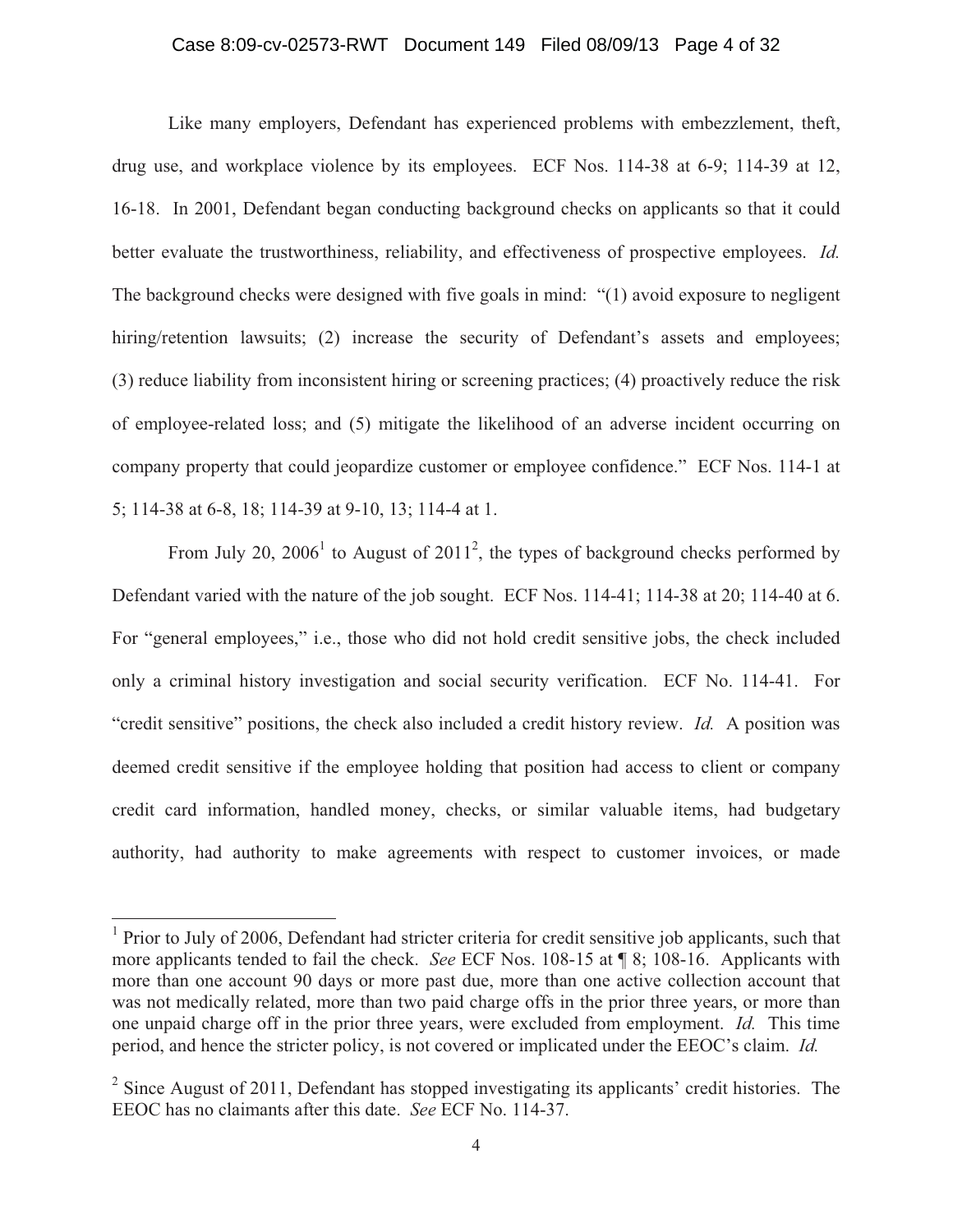#### Case 8:09-cv-02573-RWT Document 149 Filed 08/09/13 Page 5 of 32

purchases from vendors. ECF Nos. 114-38 at 17, 22; 114-39 at 21-24. Finally, for company officers, general managers, and department heads, the Defendant performed an education and certification verification in addition to the above checks. ECF No. 144-41. In total, Defendant regularly ran credit checks for 44 job titles, compared to 109 positions that did not require a credit check. ECF No. 114-7 at 10-13.

 Defendant's standard employment application form asked: "Have you ever pleaded guilty to, or been convicted of, a criminal offense." ECF No. 144-4. If the applicant responded in the affirmative, they were given space to describe the date and circumstances. *Id.* The form contained the following advisement:

> A conviction does not automatically mean you will not be offered a job. What you were convicted of, the circumstances surrounding the conviction and how long ago the conviction occurred are important considerations in determining your eligibility. Give all the facts, so that a fair decision can be made.

*Id.* Applicants were also required to sign a form authorizing a vendor, PreScreen America (PSA), to conduct the background investigation. ECF No. 114-3 at ¶ 12. The authorization form contained the same questions as the employment application regarding prior criminal offenses. ECF No. 114-5.

Generally, the background check was run after the applicant was offered and accepted a position, but before he or she began work. ECF No. 114-38 at 15-16*.* For credit checks, PSA obtained credit histories from TransUnion, a national credit bureau; for criminal checks, PSA collected information on convictions and their equivalents and active criminal warrants, but not arrests. ECF No. 114-45 at 5-7. Defendant limited its consideration of convictions to those that occurred within seven years of the application date. *Id.* at 8.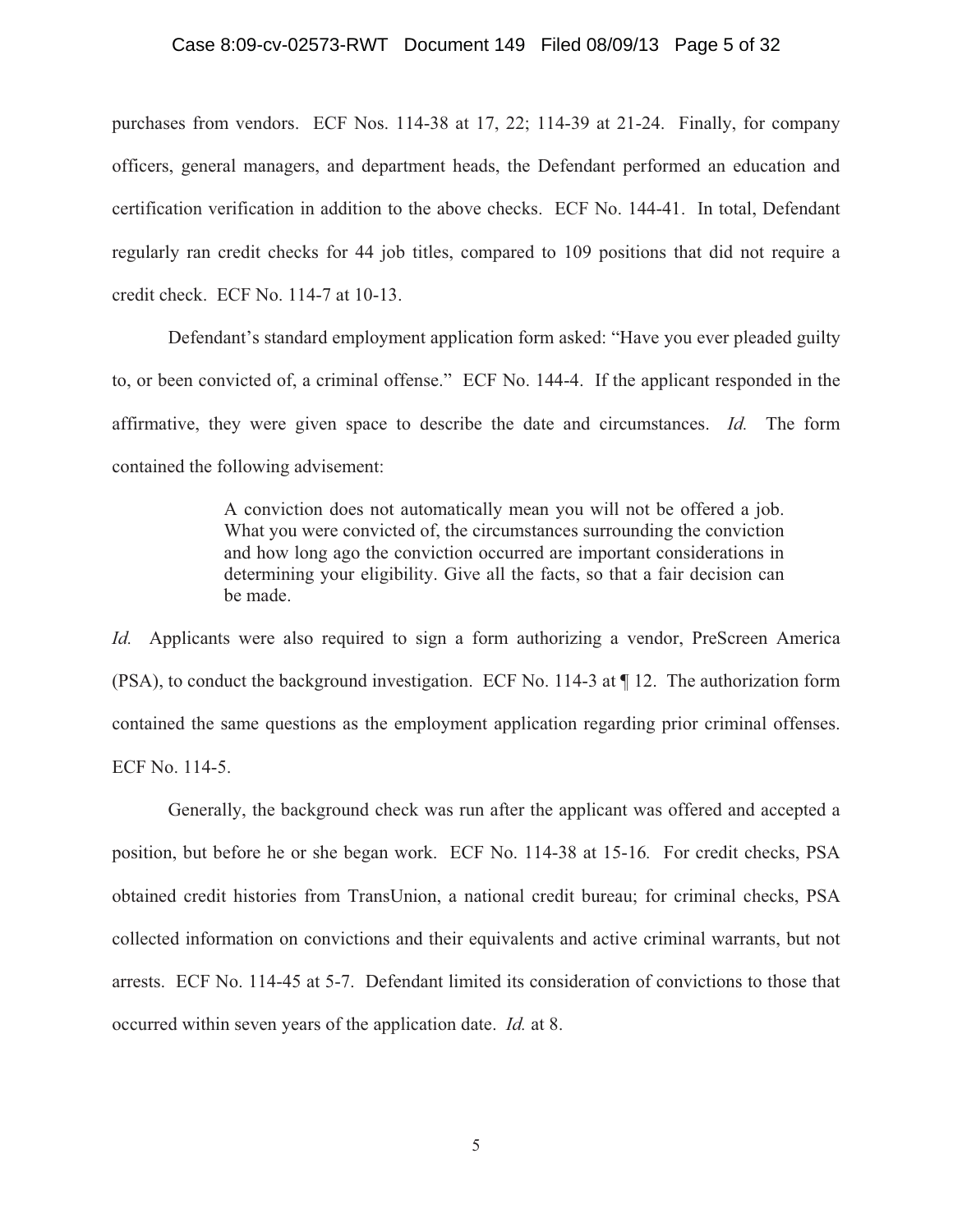## Case 8:09-cv-02573-RWT Document 149 Filed 08/09/13 Page 6 of 32

 Defendant used a multi-step evaluation process to review the information obtained by PSA and determine whether an applicant was qualified to begin work. First, Defendant considered whether the applicant was truthful about his or her criminal convictions on the application and authorization forms. Under one of the few bright-line rules in Defendant's policy, an applicant who failed to disclose a conviction, seriously misrepresented the circumstances of a criminal offense, or made any other materially dishonest statement on the application, was automatically disqualified. ECF No. 108-15 at ¶ 16; ECF No. 114-3 at ¶ 17. Second, Defendant examined any outstanding arrest warrants. Applicants with pending warrants were given a reasonable opportunity to resolve the matter and have the warrant withdrawn; failure to do so made it unlikely, but not impossible, for the applicant to be hired. ECF No. 108-15 at ¶ 14. Third, Defendant considered the existence of any criminal convictions which the applicant committed, or was released from confinement for, within the past seven years.<sup>3</sup> *Id.* Finally, Defendant evaluated whether the criminal conduct underlying a particular conviction made an applicant unsuitable for employment. ECF No. 108-7 at 3-5*.* Types of convictions that were of particular concern to Defendant, and would generally disqualify an applicant, included those involving violence, destruction of private property, sexual misconduct, felony drug convictions, or job-related misdemeanors. ECF No. 108-15 at ¶ 15. In general, initial decisions by Defendant's office manager not to hire an applicant because of a particular conviction were reviewed and approved by Defendant's senior vice president for human resources or vice president of benefits and compliance. ECF No. 114-43 at 15-19.

<sup>&</sup>lt;sup>3</sup> On its face, Defendant's policy appears reasonable and suitably tailored to its purpose of ensuring an honest work force. Defendant does not unnecessarily intrude into applicants' prior brushes with the law, looking only seven years back for possible convictions, and ignoring any arrests that did not result in a conviction or guilty plea. By contrast, the Federal Rules of Evidence permit a witness's character for truthfulness to be impeached by evidence of criminal convictions that occurred up to ten years prior. Fed. R. Evid. 609(b).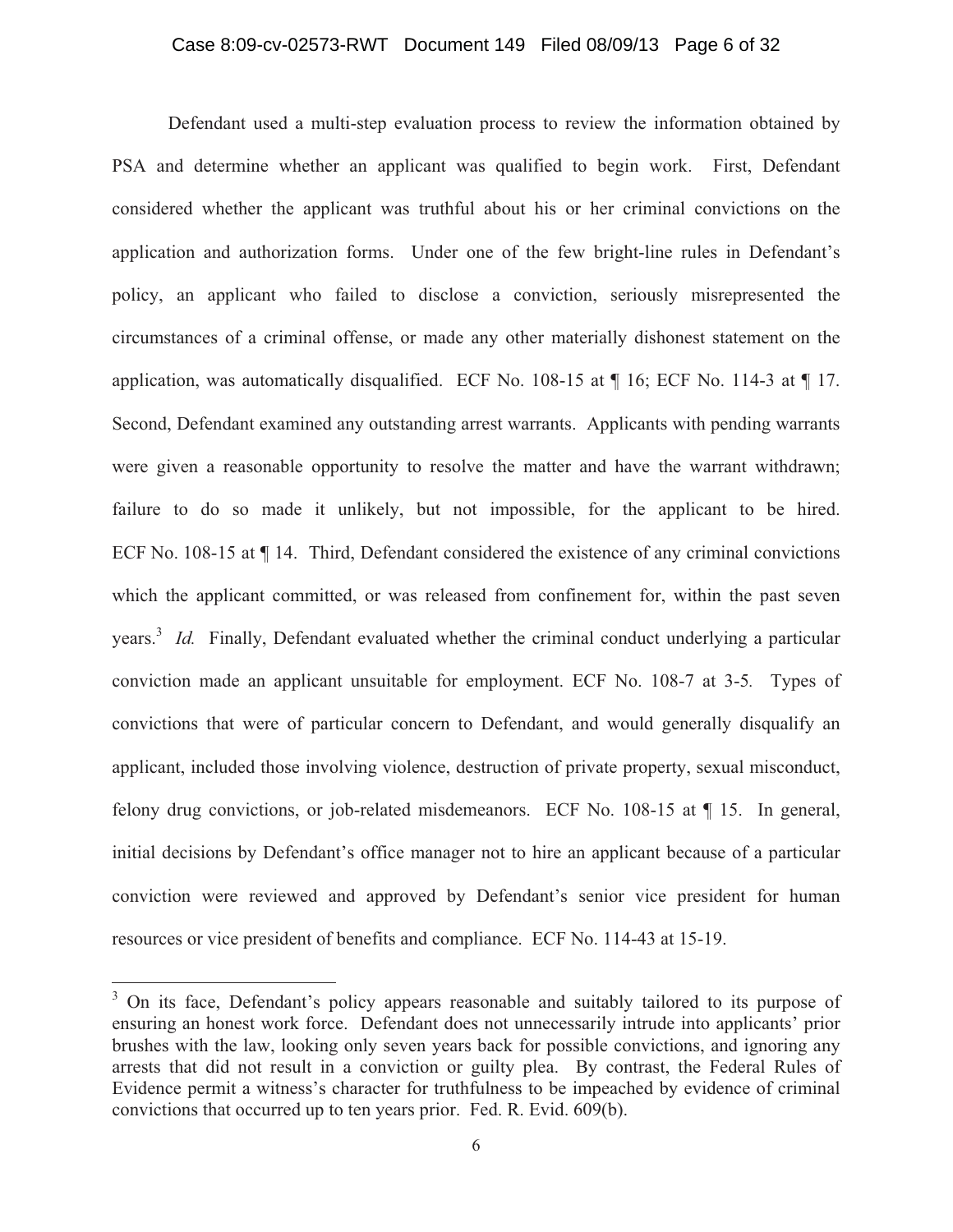## Case 8:09-cv-02573-RWT Document 149 Filed 08/09/13 Page 7 of 32

For credit checks during the relevant time period covered by the EEOC's complaint,

Defendant's policy consisted of a list of hiring criteria. ECF Nos. 108-15 at ¶ 7; 108-17. Applicants whose credit histories revealed any of the following issues were excluded from employment for a credit-sensitive position:

> 1) More than two accounts of \$300 or more that were 90 days past due; 2) More than three collection accounts that were not medically related; 3) More than two paid charge-offs in the prior 12 months; 4) Any unpaid charge-offs in the prior 12 months; 5) A car repossessed in the prior three years; 6) A house foreclosure in the prior three years; 7) Filed for bankruptcy in the prior seven years; 8) A judgment in the prior seven years; 9) A default on student loans; 10) Any unsatisfied liens; 11) Any satisfied liens in the prior three years; 12) Any delinquency in paying child support.

*Id.*

The EEOC has not challenged any of the specific criteria or procedures described above,

but has merely alleged that Defendant's policy of conducting criminal and credit background checks, as a whole, produces a disparate impact on protected classes.

### **PROCEDURAL HISTORY**

On January 17, 2008, applicant Katrina Vaugn filed a discrimination complaint with the EEOC, asserting that Defendant violated Title VII by rejecting her for employment based on information about her credit history. ECF No. 27-2, Ex. 1. Based on Ms. Vaughn's charge, on September 30, 2009, the EEOC filed a complaint in this Court under Sections 706 and 707 of Title VII of the Civil Rights acts of 1964, as amended, 42 U.S.C. §§ 2000e-5(f)(1) and (3) and 2000e-6. ECF No. 1.

In its complaint, the EEOC alleged that since February of 2001, Defendant engaged in a "pattern or practice" of discrimination against African-American job applicants by using poor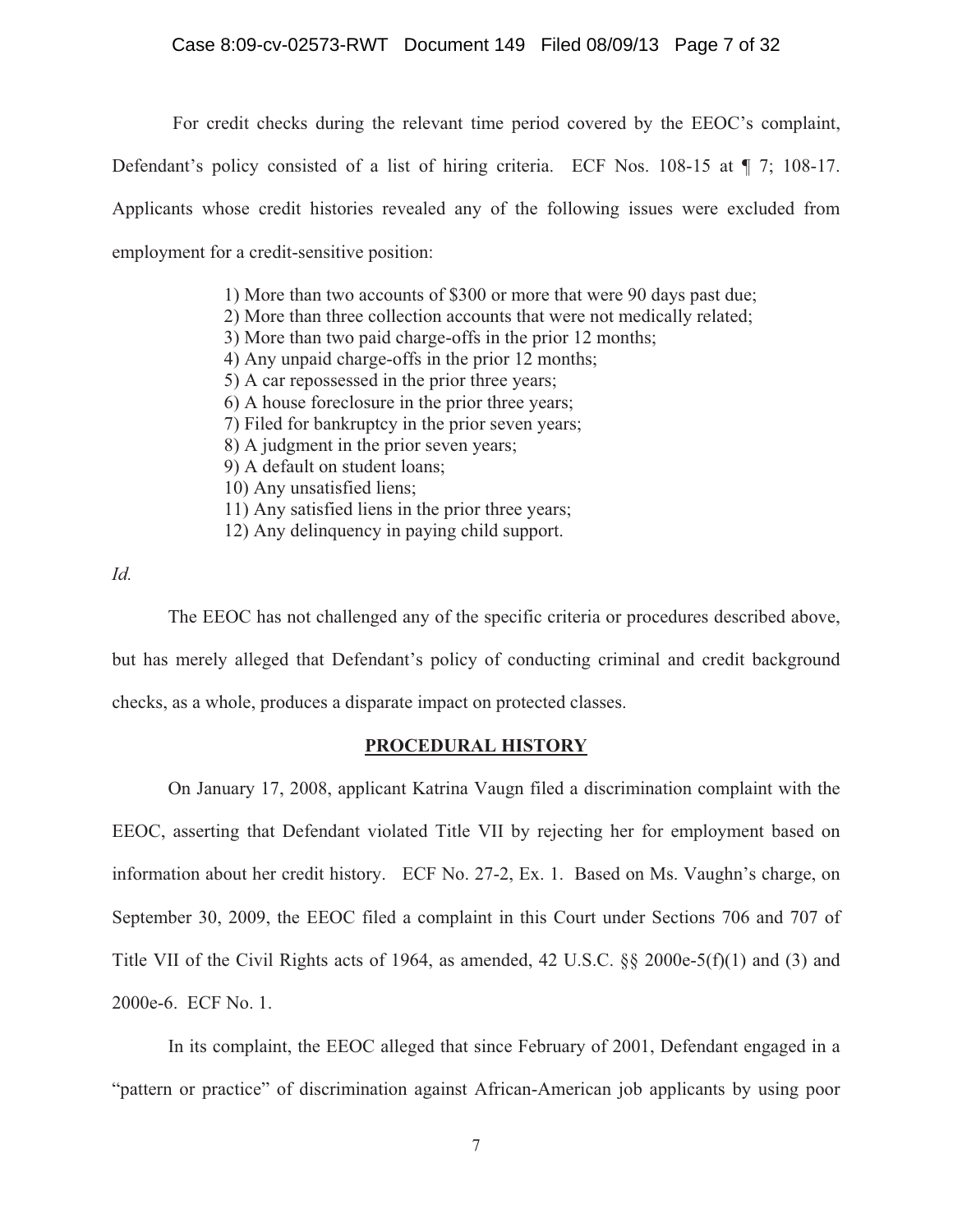## Case 8:09-cv-02573-RWT Document 149 Filed 08/09/13 Page 8 of 32

credit history as a hiring criterion (the "credit class"), and against African-American, Hispanic, and male job applicants by using criminal history as a hiring criterion (the "criminal class"). *Id*. at ¶¶ 8–11. The EEOC asserted that these hiring criteria have a significant disparate impact on the identified suspect classes and are not job-related or consistent with business necessity. *Id*. The EEOC sought an injunction prohibiting Defendant using any credit history or criminal history information when hiring employees. *Id*. at ¶ A. It also sought "make whole" relief for affected class members, including back pay with prejudgment interest and other affirmative relief necessary to eradicate the effects of unlawful employment practices, such as instatement and front pay in lieu thereof. *Id*. at ¶¶ B–E.

A period of contentious discovery and a flurry of motions activity followed the filing of the complaint. Subsequent decisions by this Court limited the scope of the claims currently at issue and put an end to several of the EEOC's initial contentions. On April 27, 2010, this Court granted Defendant's motion to dismiss all claims relating to hiring decisions made before March 23, 2007, the date 300 days before the January 17, 2008 charge of discrimination that served as the legal predicate for the EEOC's claims. ECF No. 19. On January 31, 2011, this Court also granted Defendant's partial motion for summary judgment and dismissed all claims relating to decisions based on criminal history information and made prior to November 30, 2007, the date 300 days before the EEOC notified Defendant on September 25, 2008 that it was expanding its investigation to include potential race discrimination based on use of criminal history records. ECF No. 43. Finally, on August 24, 2012, the parties stipulated to a dismissal with prejudice of the EEOC's claim that Defendant unlawfully discriminates against Hispanics. ECF No. 95.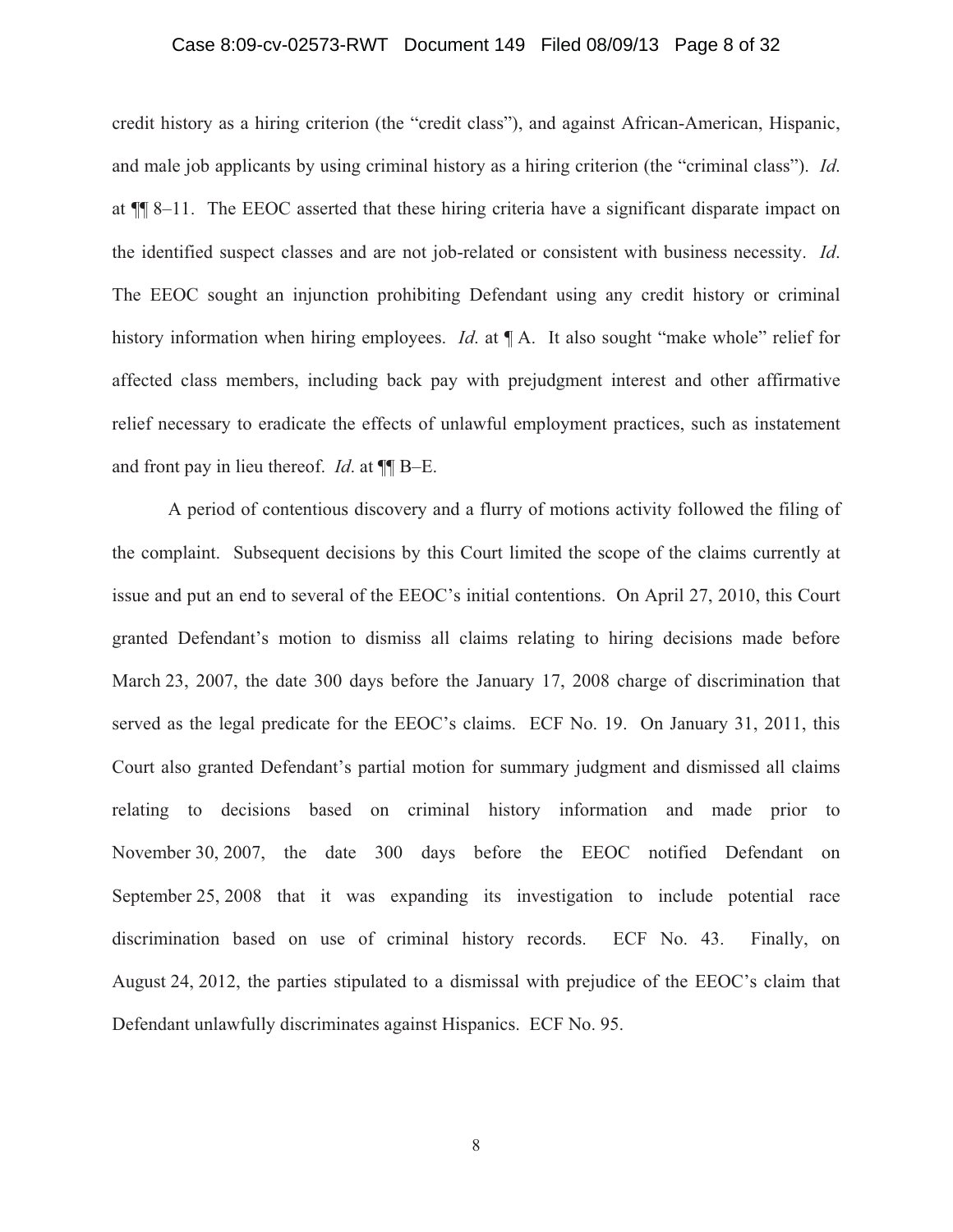## Case 8:09-cv-02573-RWT Document 149 Filed 08/09/13 Page 9 of 32

As a result of these developments, the EEOC's current "credit class" consists of 51 African-Americans who allegedly were unlawfully excluded from employment between March 23, 2007 and August 11, 2011. ECF No. 114 at 2. The EEOC's current "criminal class" consists of 83 African-Americans and males who allegedly were unlawfully excluded from employment between November 30, 2007 and July 12, 2012. *Id.*

After numerous extensions to the deadlines for expert disclosures, the parties completed their expert disclosures in accordance with the Court's amended scheduling order, which mandated that the EEOC's Rule  $26(a)(2)$  expert disclosures be completed by July 18,  $2012<sup>4</sup>$ Defendant's 26(a)(2) expert disclosures be completed by November 23, 2012, and the EEOC's rebuttal expert disclosures be completed by January 9, 2013. ECF No. 100. In support of their disparate impact allegations, the EEOC submitted initial and amended reports containing a statistical analysis of Defendant's hiring patterns prepared by expert Kevin R. Murphy. ECF No. 108-8 (Murphy Amended Report). The EEOC supported Murphy's analysis with a report prepared by Beth M. Huebner, which purported to replicate Murphy's analysis and results based on the same data utilized by Murphy. ECF No. 108-9 (Huebner Report).

On December 18, 2012, Defendant filed a motion to preclude the testimony of Murphy and Huebner, pointing to an overwhelming number of inaccuracies in the underlying data that they both used. *See* ECF No. 108. On January 22, 2013, the EEOC filed with its opposition a "supplemental" report and declaration by Murphy. ECF No. 121. In this new report, Murphy attempted to "moot" Defendant's criticisms of his original report by offering "updated" statistical charts based on a new analysis that supposedly fixed all of the identified errors and still produced

<sup>4</sup> Although Murphy's initial report, dated July 16, 2012, fell within the scheduling order's mandated timeline, his amended report, dated July 26, 2012, was disclosed outside the deadline for the EEOC's expert disclosures.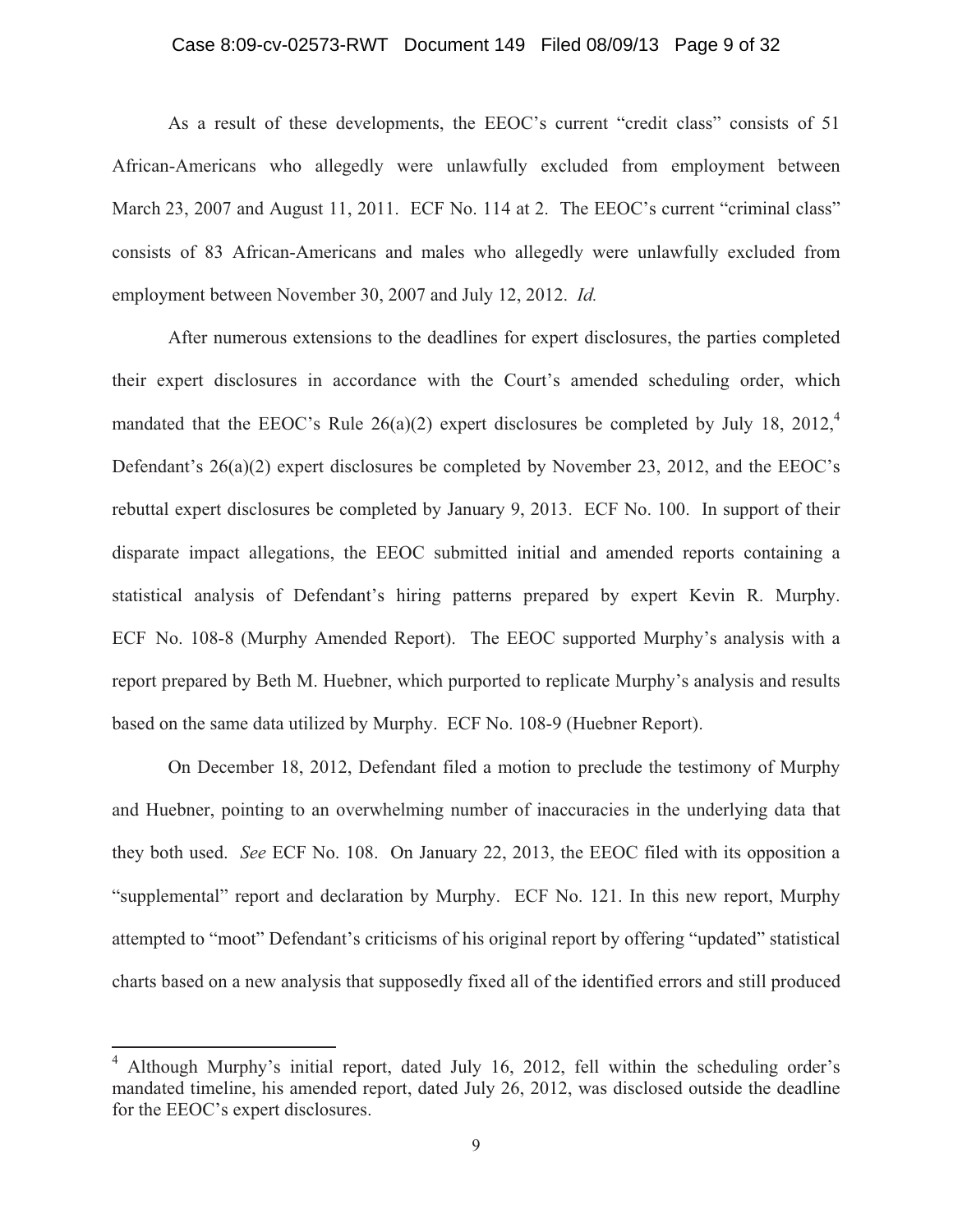### Case 8:09-cv-02573-RWT Document 149 Filed 08/09/13 Page 10 of 32

the same results indicating disparate impact. ECF No. 121-1. On March 2, 2013, Defendant filed a reply analyzing the new report and contending that it was still plagued by troublesome errors that rendered it unreliable. ECF No. 130.

Three days after filing its motion to preclude the EEOC's expert reports, Defendant filed a motion for summary judgment on December 21, 2012, arguing that, having failed to present any reliable statistical evidence, the EEOC could not demonstrate the existence of disparate impact. ECF No. 114. The EEOC responded on February 6, 2013, and Defendant replied on March 13, 2013. ECF Nos. 126, 138.

Finally, on March 11, 2013, the EEOC filed a motion for leave to file a sur-reply in response to the motion to exclude expert testimony, or, in the alternative, to strike Defendant's reply and exhibits, claiming that the reply introduced new arguments and evidence. ECF No. 137. The EEOC did not attach to its motion a proposed sur-reply, but only vaguely outlined in its supporting memorandum what it hoped to accomplish with such a filing. ECF No. 137-1*.* Defendant responded on March 21, 2013, and the EEOC filed a reply on April 8, 2013. ECF Nos. 139, 141.

Oral argument on all three motions was presented by the parties at a hearing before this Court on June 19, 2013. ECF No. 147.

#### **STANDARD OF REVIEW**

Summary judgment is proper if there are no issues of material fact and the moving party is entitled to judgment as a matter of law. *Celotex Corp. v. Catrett*, 477 U.S. 317, 322 (1986); *Francis v. Booz, Allen & Hamilton, Inc.*, 452 F.3d 299, 302 (4th Cir. 2006). A material fact is one that "might affect the outcome of the suit under the governing law." *Spriggs v. Diamond Auto Glass*, 242 F.3d 179, 183 (4th Cir. 2001) (quoting *Anderson v. Liberty Lobby*,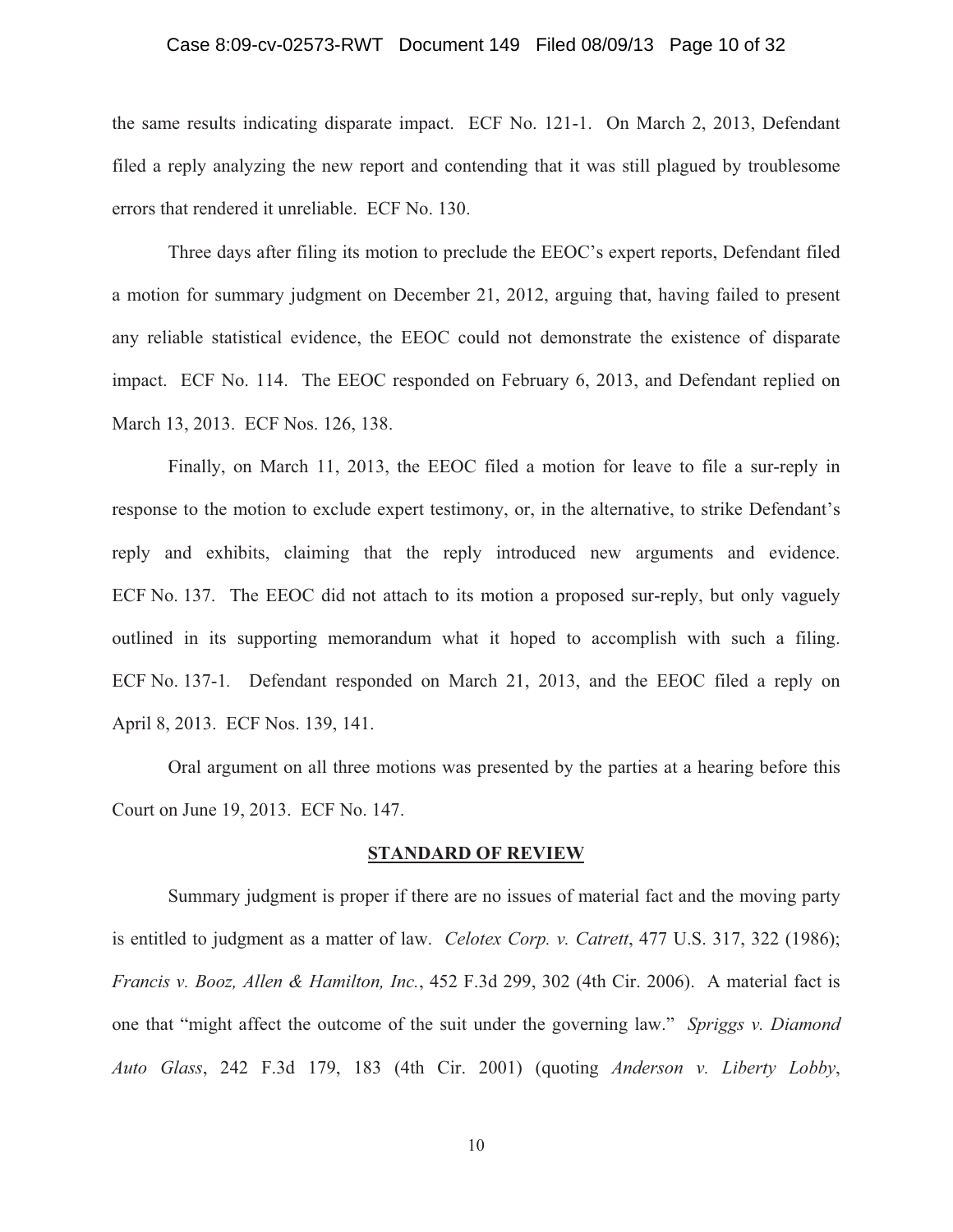### Case 8:09-cv-02573-RWT Document 149 Filed 08/09/13 Page 11 of 32

477 U.S. 242, 248 (1986)). A dispute of material fact is only "genuine" if sufficient evidence favoring the non-moving party exists for the trier of fact to return a verdict for that party. *Anderson*, 477 U.S. at 248-49. However, the nonmoving party "cannot create a genuine issue of material fact through mere speculation or the building of one inference upon another." *Beale v. Hardy*, 769 F.2d 213, 214 (4th Cir. 1986). "A party opposing a properly supported motion for summary judgment 'may not rest upon the mere allegations or denials of [his] pleadings,' but rather must 'set forth specific facts showing that there is a genuine issue for trial.'" *Bouchat v. Baltimore Ravens Football Club, Inc.*, 346 F.3d 514, 522 (4th Cir. 2003) (alteration in original) (quoting Fed. R. Civ. P.  $56(e)$ ).

 The Court may only rely on facts supported in the record, not simply assertions in the pleadings, in order to fulfill its "affirmative obligation . . . to prevent 'factually unsupported claims or defenses' from proceeding to trial." *Felty v. Grave-Humphreys Co.*, 818 F.2d 1126, 1128 (4th Cir. 1987) (citing *Celotex*, 477 U.S. at 323-24). When ruling on a motion for summary judgment, "[t]he evidence of the nonmovant is to be believed, and all justifiable inferences are to be drawn in his favor." *Anderson*, 477 U.S. at 255 (emphasis added). However, "if the evidence is merely colorable or not significantly probative, it may not be adequate to oppose entry of summary judgment." *Thompson Everett, Inc., v. Nat'l Cable Adv.*, 57 F.3d 1312, 1323 (4th Cir. 1995).

#### **DISCUSSION**

To prevail on a claim of disparate impact, a plaintiff must show that a certain class of applicants is disproportionately and adversely impacted by a particular employment practice on the basis of their race, color, religion, sex or national origin. *See* Title VII of the Civil Rights Act of 1964, 42 U.S.C. § 2000e-2(k). The plaintiff bears the burden of proving discriminatory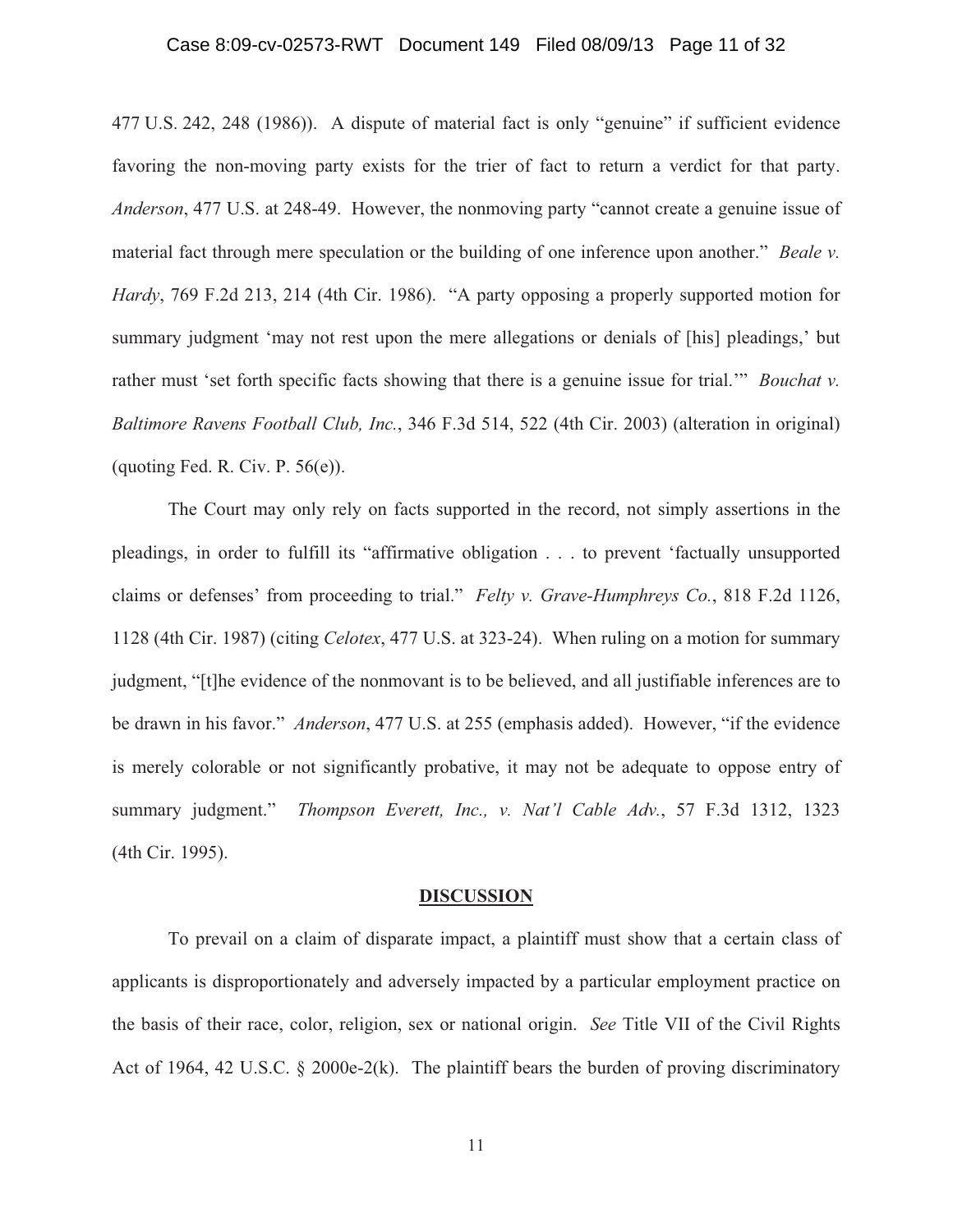## Case 8:09-cv-02573-RWT Document 149 Filed 08/09/13 Page 12 of 32

impact by showing statistical disparities between the number of protected class members in the qualified applicant group and those in the relevant segment of the work-force. *Wards Cove Packing Co. v. Atonio,* 490 U.S. 642, 650 (1988). Upon such a showing, the burden then shifts to the employer to prove that the allegedly discriminatory policies or practices are job-related for the position in question and consistent with business necessity. *See* 42 U.S.C. § 2000e-2(k). A plaintiff must do more than merely raise a statistical inference of discrimination before the burden shifts to the employer; it must actually prove the discriminatory impact. *See Garcia v. Spun Steak Co.,* 998 F.2d 1480, 1486 (9th Cir. 1993). If the plaintiff cannot make a *prima facie*  showing of disparate impact, it is appropriate to grant summary judgment for the employer. *Id.*

The EEOC attempts to make a statistically sufficient demonstration of disparate impact through the expert reports of Kevin R. Murphy and Beth M. Huebner. These experts analyzed data produced by Defendant in an attempt to show that African-American applicants fail Defendant's credit background checks at a significantly higher rate than other races, and that male and African-American applicants fail Defendant's criminal background checks at a significantly higher rate than females and non-blacks.

Defendant argues that the experts' conclusions<sup>5</sup> are based on unreliable data and are rife with analytical errors, in addition to being untimely, and thus are inadmissible to demonstrate the existence of disparate impact. Defendant also argues that the experts do not isolate and identify which aspect of Defendant's credit and criminal record check processes allegedly causes the disparate impact, thereby failing to make out a *prima facie* case under Title VII. Finally,

<sup>&</sup>lt;sup>5</sup> This opinion will focus almost exclusively on Murphy's report. Huebner's report was meant to be merely a replication of Murphy's analysis, and produced the same results based on identical data containing the same underlying errors. *See* ECF No. 108-1 at 2. Moreover, while the EEOC filed amended and supplemental versions of Murphy's report, it did not do so for Huebner.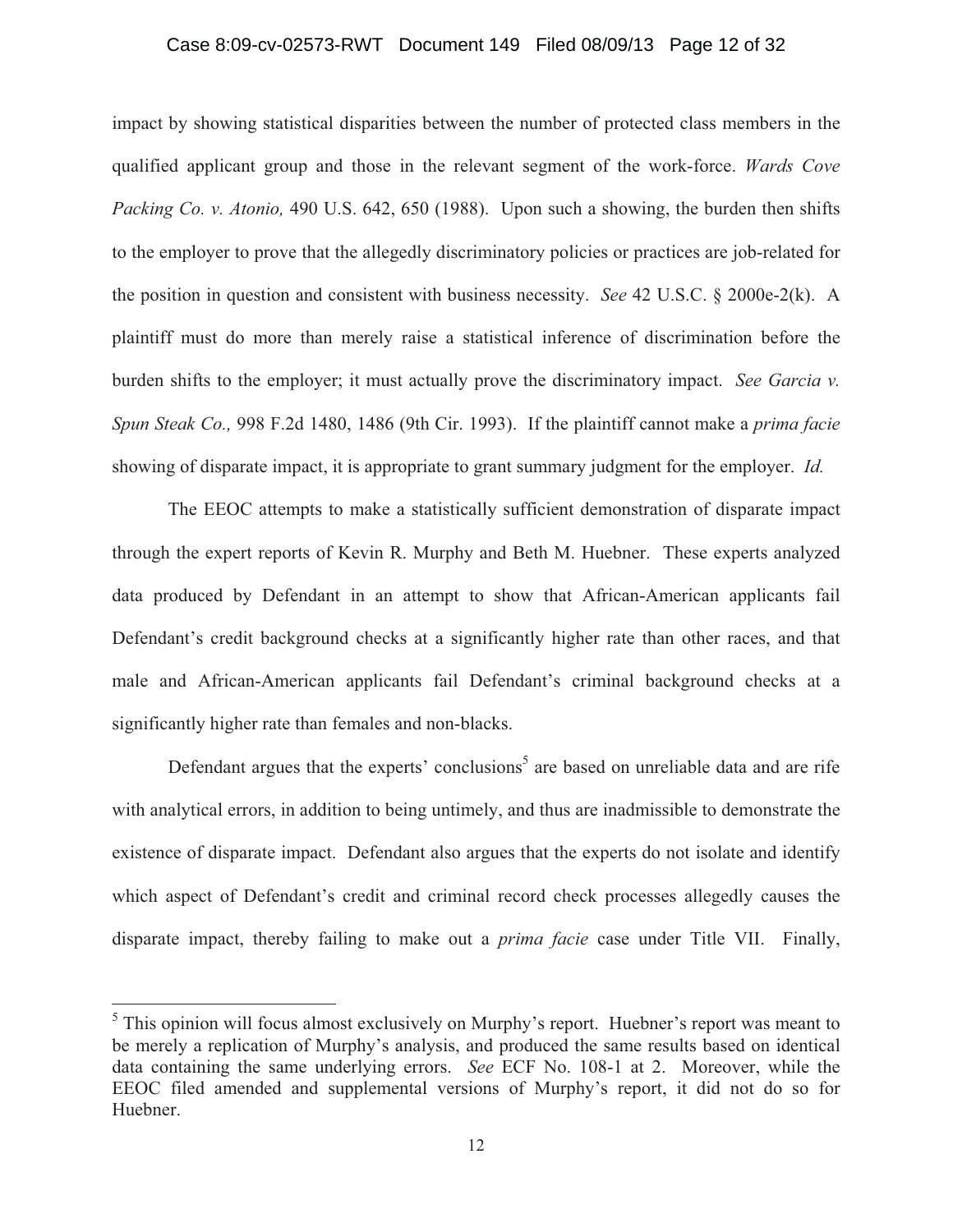## Case 8:09-cv-02573-RWT Document 149 Filed 08/09/13 Page 13 of 32

Defendant contends that the national statistics proffered by the EEOC cannot, on their own, demonstrate that the challenged policies cause a disparate impact on suspect classes. Because this Court finds Defendant's numerous objections to be well-taken based on the evidence before it, the expert testimony proffered by the EEOC will be precluded, and summary judgment will be granted in favor of Defendant.

# **I. Murphy's Reports and Conclusions Must Be Precluded as Unreliable and Untimely.**

### **A. Standard for admissibility of expert evidence.**

Federal Rule of Evidence 702 provides that an expert qualified "by knowledge, skill, experience, training, or education, may testify" to scientific, technical, or other specialized knowledge if it will assist the trier of fact. Such testimony is only admissible if "(1) the testimony is based upon sufficient facts or data, (2) the testimony is the product of reliable principles and methods, and (3) the witness has applied the principles and methods reliably to the facts of the case." *Id.* Federal Rule of Evidence 104(a) allows for the exclusion of unreliable expert testimony if the proponent cannot establish by a preponderance of the evidence that these requirements are met. *See Daubert v. Merrell Dow Pharms.*, 509 U.S. 579, 592 n. 10 (1993); *Cooper v. Smith* & *Nephew Inc.,* 259 F.3d 194, 199 (4th Cir. 2001).

Expert statistics are unreliable if they are based on "incomplete data sets and inadequate statistical techniques." *Watson v. Fort Worth Bank and Trust*, 487 U.S. 977, 996-97 (1988) (plurality opinion). Among other factors, courts "consider the rate of error of the methods employed by the expert, the existence and maintenance of standards used in the expert's methods, and whether the expert's methods have been generally accepted by his or her respective community." *Anderson v. Westinghouse Savannah River Co*., 406 F.3d 248 (4th Cir. 2005) *citing Daubert*, 509 U.S. at 594. Coding errors should be considered and can warrant the exclusion of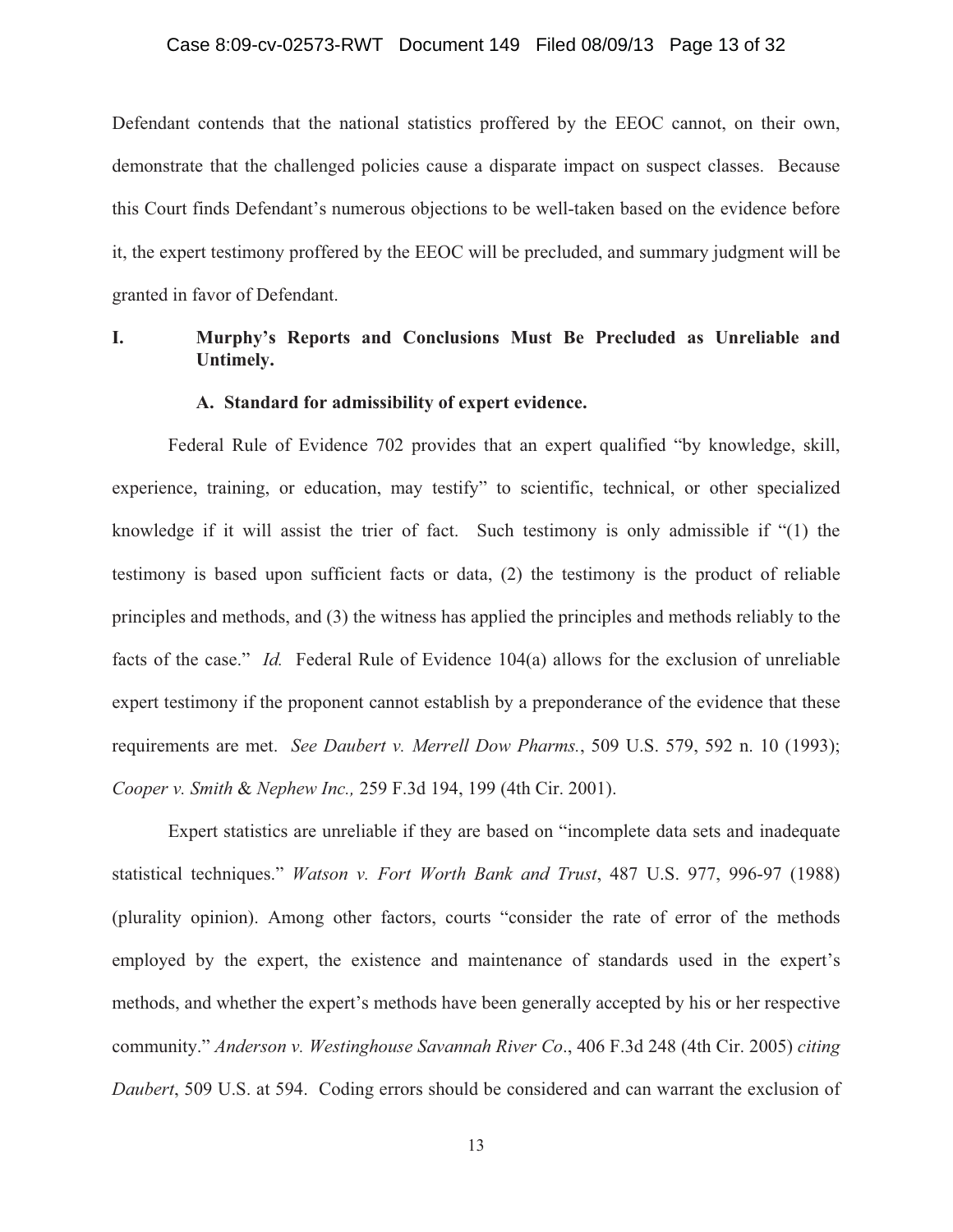## Case 8:09-cv-02573-RWT Document 149 Filed 08/09/13 Page 14 of 32

the expert's testimony. *See, e.g.*, *Malletier v. Dooney & Bourke, Inc*., 525 F. Supp. 2d 558, 630 (S.D.N.Y. 2007) (coding errors contributed "to the cumulative effect of the methodological errors" that warranted exclusion of a consumer confusion survey); *EEOC v. Sears, Roebuck & Co.*, 628 F. Supp. 1264, 1304, 1305 (N.D. Ill. 1986) (stating that the EEOC "has made so many general coding errors that its data base does not fairly reflect the characteristics of applicants for commission sales positions at Sears."), *aff'd*, 839 F.2d 302 (7th Cir. 1988).

Moreover, a court should exclude expert statistical testimony when the data relied upon is connected to the expert's opinion "only by the ipse dixit of the expert. A court may conclude that there is simply too great an analytical gap between the data and the opinion proffered." *Gen. Electric Co. v. Joiner*, 522 U.S. 136, 146 (1997) (citations omitted); *see Raskin v. Wyatt Co*., 125 F.3d 55, 67 (2d Cir. 1997) (expert testimony that contains "elementary" error is not helpful); *Wilkinson v. Rosenthal & Co*., 712 F. Supp. 474, 479 (E.D. Pa. 1989) (same).

### **B. Murphy's inaccurate database renders his conclusions unreliable.**

In its original motion to exclude, Defendant challenged the admissibility of Murphy's report by identifying a number of inaccuracies in his database. Rather than denying or explaining those criticisms in its opposition brief, the EEOC instead chose to file a supplemental report and declaration by Murphy that, after supposedly "fixing" the identified issues, purported to reach the same findings regarding disparate impact. Upon consideration of Defendant's subsequent analysis of Murphy's multiple reports and its comparison of the original data produced by Defendant to that included in Murphy's database, as set forth in Defendant's papers and at the hearing before the undersigned, there appear to be such a plethora of errors and analytical fallacies underlying Murphy's conclusions to render them completely unreliable, and insufficient to support a finding of disparate impact.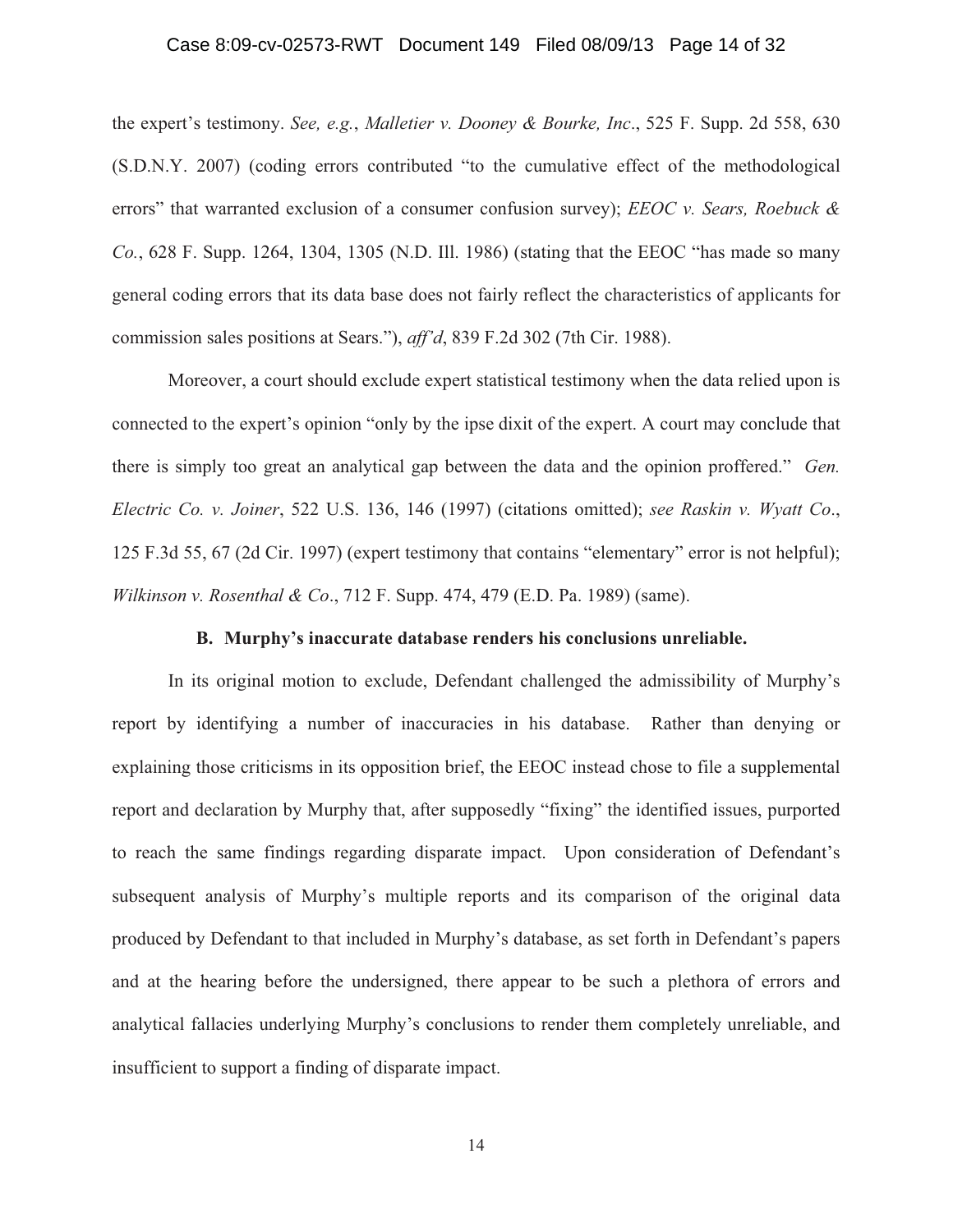## **1) Murphy had access to, but did not utilize, the materials necessary to create an unbiased, accurate testing database.**

Murphy's analysis suffers primarily because it was not based on a random sample of accurate data from the relevant applicant pool and time period. The EEOC attempts to blame any issues with Murphy's testing database on the Defendant's failure to produce sufficient information during discovery. To the contrary, Defendant has clearly demonstrated that it properly supplied the EEOC during discovery with complete background check logs for the entire period covered by the complaint. *See* ECF No. 148. These logs list applicant names, the branch where application was made, the date a background check was performed, and each applicant's resulting status (coded as Hireable: Y or N). For individuals who were listed as not hireable, a brief explanation was provided (e.g., "failed drug test" or "Resisting arrest, falsified app"). In addition to the logs, Defendant also provided during discovery all EEO datasheets filled out by applicants during the relevant time period, which provide information on the applicant's race and gender, the criminal background check reports prepared by PSA (PSA reports), and applicant flow logs containing applicant names, application date, position sought, branch applied to, race, gender, and application disposition. Finally, Defendant provided EEOC with all of its adverse action notices sent to applicants during the relevant period (i.e., notices sent to individuals who are denied a position because of their credit history or criminal background). *See* ECF No. 108-3 at ¶¶ 16-17.

Before this present action was initiated, the EEOC conducted an investigation of Defendant's background check policies based on the complaint by Katrina Vaugn in 2008. During the course of that investigation, Defendant produced to the EEOC two Excel spreadsheets, one that contained information about applicants who were credit checked from January 1, 2005 to October 13, 2008, and the other that contained information about applicants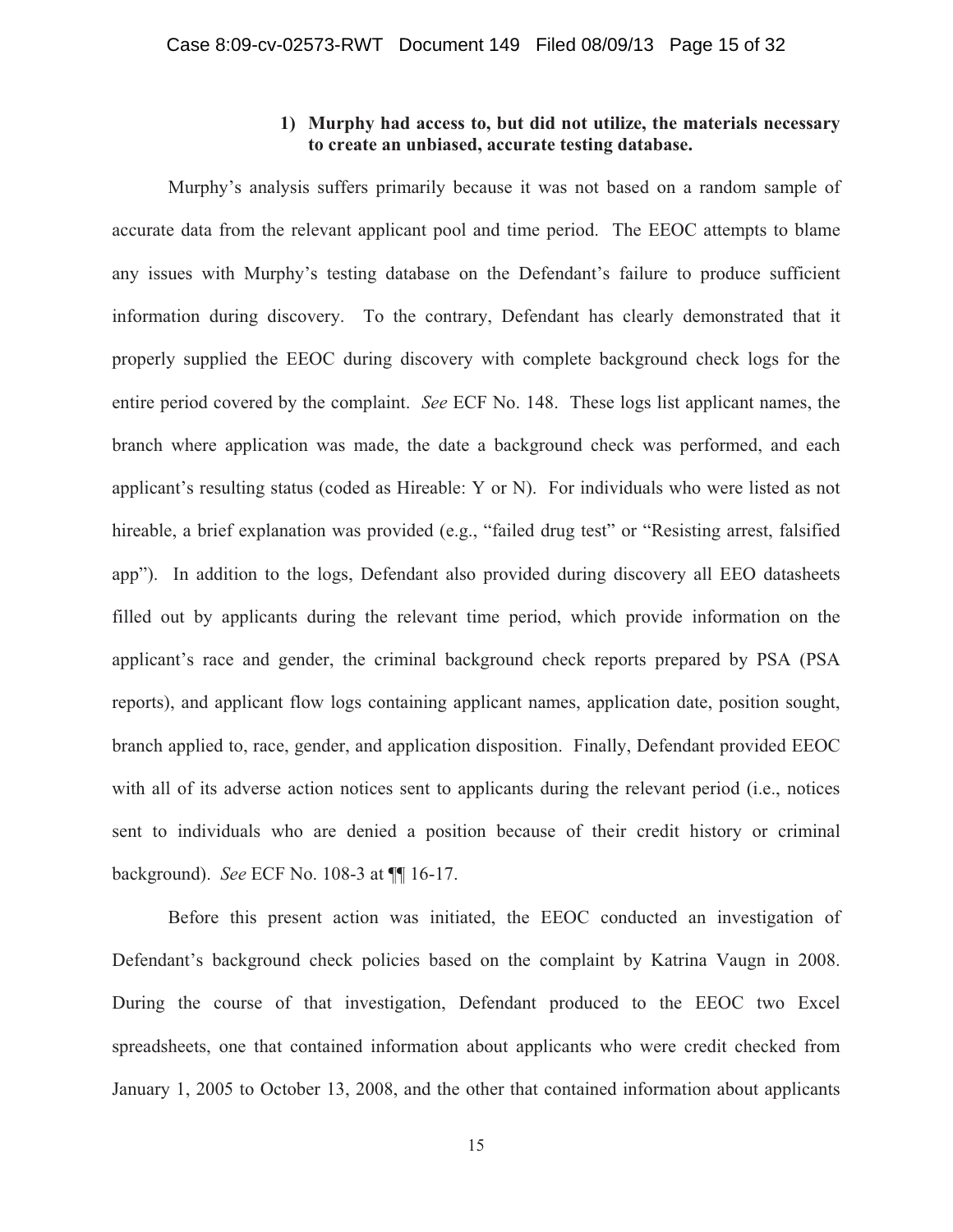### Case 8:09-cv-02573-RWT Document 149 Filed 08/09/13 Page 16 of 32

who were criminal background checked at 18 of Freeman's 39 branches from January 1, 2007 to October 14, 2008. *See* ECF No. 130-1 at ¶¶ 2-4. The spreadsheets listed applicants' names and social security numbers, their application dates, the branch where they applied, and the date a background search was requested. *Id.*; ECF Nos. 130-3; 130-4.

In Murphy's original report, he admits that he had access to information on 58,892 applicants through the discovery materials. His ultimate testing database, however, included fewer than 2,014 unique applicants, with many of the 2,014 entries being duplicates.<sup>6</sup> ECF No. 108-15 at ¶ 19. Murphy instead relied almost entirely on the two Excel spreadsheets in creating his database, with only a few individuals cherry-picked for inclusion from the discovery materials. ECF No. 130-1 at ¶¶ 2-7. As explained below, Murphy's database is so full of material flaws that any evidence of disparate impact derived from an analysis of its contents must necessarily be disregarded.

## **2) Murphy's database does not cover the time period identified in the EEOC's claims.**

The time period covered by the spreadsheets – and hence by Murphy's database represents only a distorted fraction of the time period relevant in this case. The credit check spreadsheet spans January 1, 2005 to October 13, 2008, whereas the EEOC's credit claims cover applicants from March 23, 2007 to August 11, 2011. Similarly, the criminal check spreadsheet spans January 1, 2007 to October 14, 2008, but the EEOC's criminal claims cover applicants from November 30, 2007 and July 12, 2012. In each case, the time period included in the

<sup>&</sup>lt;sup>6</sup> Further adding to the problems with Murphy's report, he failed to explain how he constructed his database. Only through painstaking comparison of the discovery materials, the Excel spreadsheets, and Murphy's database was Defendant able to uncover that Murphy relied almost entirely on the investigative spreadsheets and ignored the discovery materials.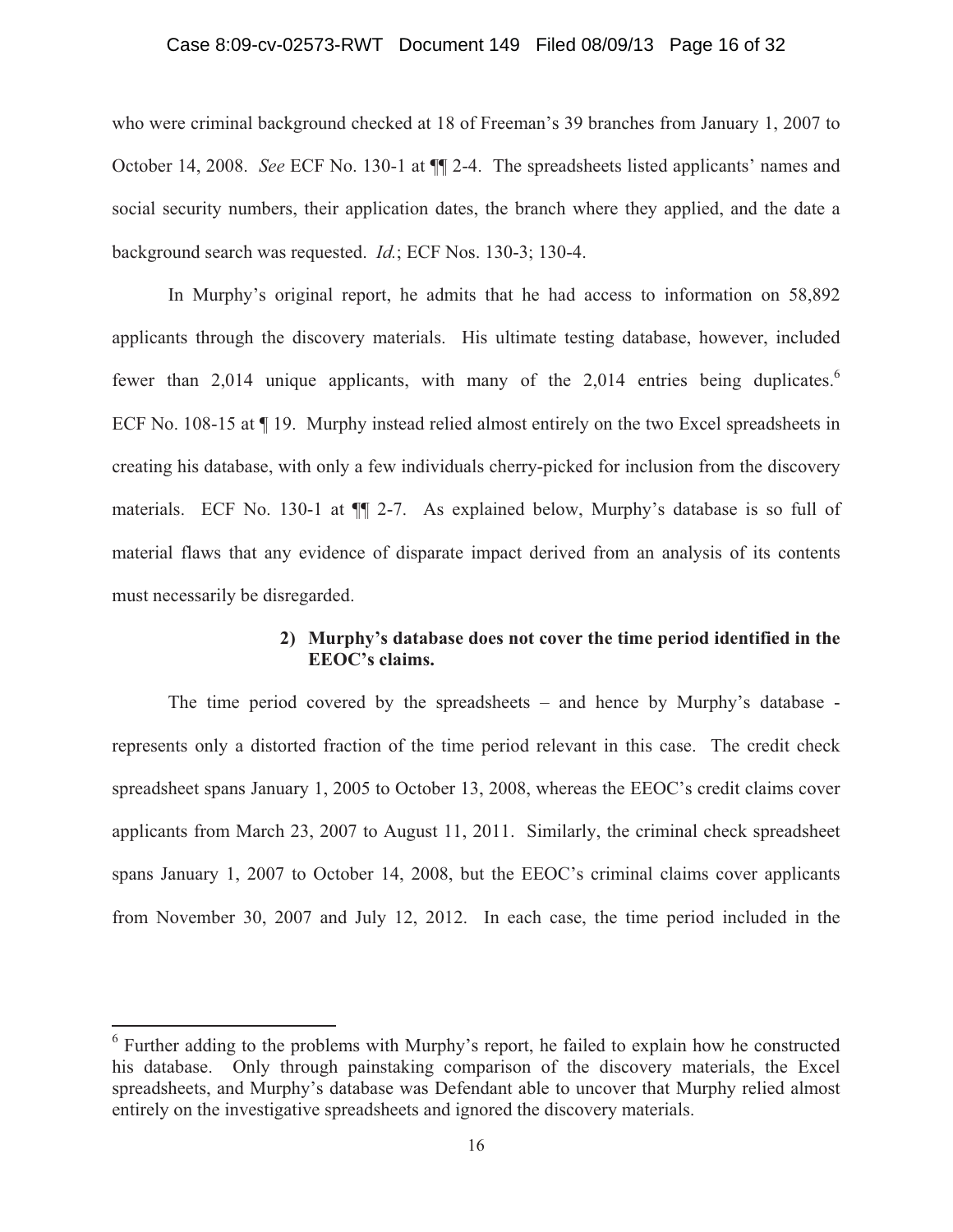## Case 8:09-cv-02573-RWT Document 149 Filed 08/09/13 Page 17 of 32

spreadsheets is both over and under inclusive, making it an inadequate basis for examining disparate impact during the relevant time period.

Generally, "statistical evidence cannot serve as a basis for proving discrimination beyond the time period analyzed." *King v. Gen. Elec. Co.*, 960 F.2d 617, 626 (7th Cir. 1992). The EEOC justifies Murphy's use of the stale data in place of more current data by citing *National Railroad Passenger Corp. v. Morgan*, 536 U.S. 101, 113 (2002), *Warren v. Halstead Industries, Inc*., 802 F.2d 746, 753 (4th Cir. 1986), and *Black Law Enforcement Officers Ass'n v. City of Akron*, 824 F.2d 475, 483 (6th Cir. 1987) for the principle that time-barred acts can be considered relevant background evidence to a claim of discrimination. ECF No. 121 at 20. Background evidence is admissible under Fed. R. Evid. 401 "as an aid to understanding" the case. Fed. R. Evid. 401 advisory committee's note. It is not, however, an adequate substitute for data from the relevant time period. *See Payne v. Travenol Labs., Inc.*, 673 F.2d 798, 823, 830 (5th Cir. 1982) (remanding case because trial court imposed a remedy for the period 1974 to 1976 when plaintiffs had produced no applicant flow statistics for that period, having cut off their analysis at 1974).

Several principles prevent Murphy from relying on such "background evidence." First, as explained in the next section, Murphy cherry-picked the data that he included from outside the time period covered in the Excel spreadsheets, as opposed to drawing a random sample. Second, Murphy did not perform a mathematical extrapolation to the time periods that were not covered by his analysis, but simply used his randomly assembled database to infer disparate impact for the relevant period. Third, Murphy deliberately ignored the data that was available from the relevant time period in favor of data from outside the time period. In another recent case where the EEOC attempted to introduce a report by Murphy purporting to show evidence of disparate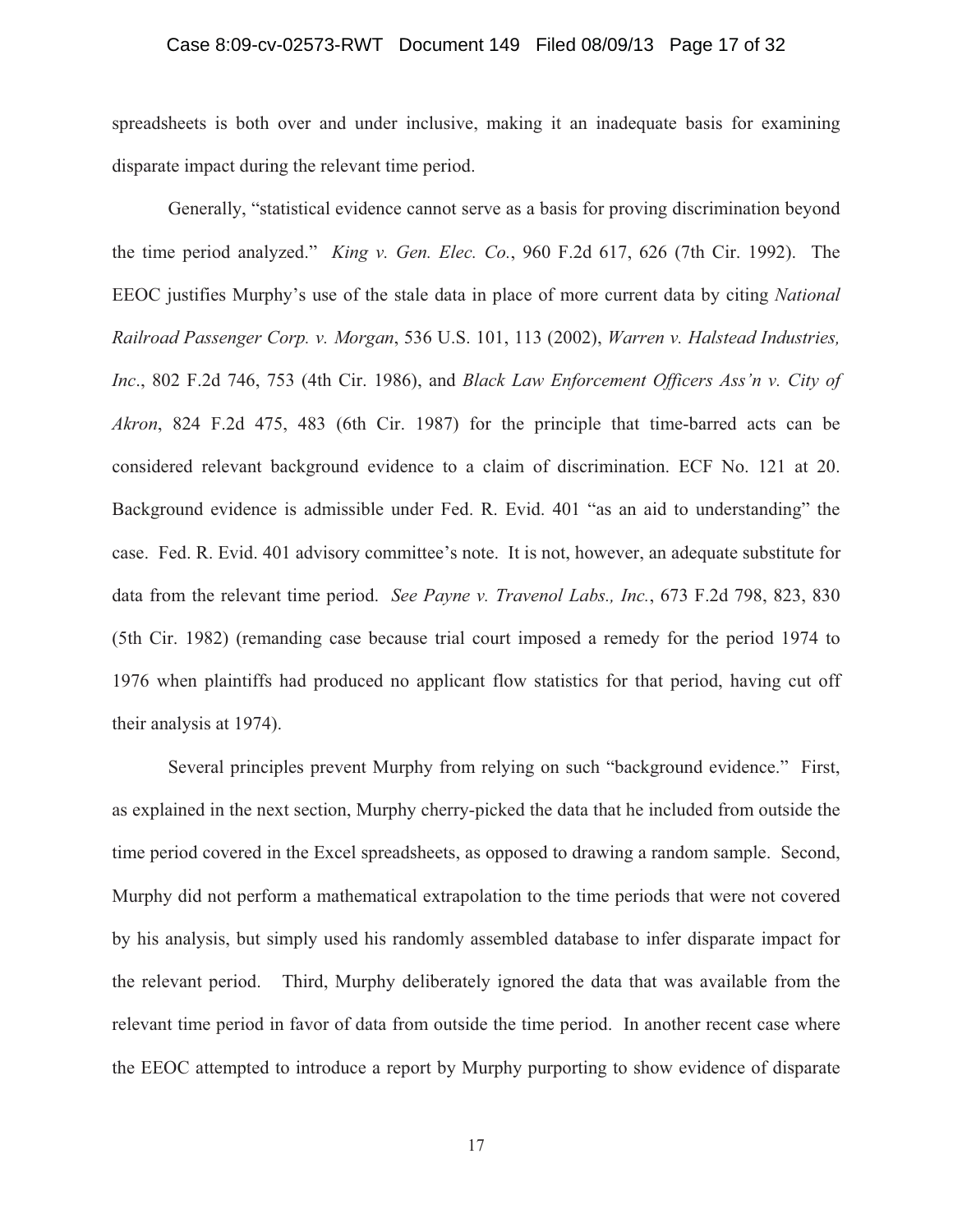#### Case 8:09-cv-02573-RWT Document 149 Filed 08/09/13 Page 18 of 32

impact, the district court precluded Murphy from testifying because his analysis was based on a "sample of a sample" that "was not taken randomly" and "is not representative of the applicant pool as a whole." *EEOC v. Kaplan Higher Learning Education Corp.*, 2013 WL 322116, at \*10-11 & n.11 (N.D. Ohio Jan. 28, 2013). The same rationale can be used here to exclude Murphy's report.

## **3) Murphy enhanced his disparate impact results by including "fails" from the discovery materials.**

Out of the 2,014 applicants in Murphy's database, only a handful of the entries was derived from the discovery materials produced in this case. In an egregious example of scientific dishonesty, Murphy cherry-picked certain individuals from the other discovery materials in an attempt to pump up the number of "fails" in his database and suggest that his database included sufficient data for the time period past fall of 2008. Specifically, Murphy added only 19 individuals who applied to Defendant after October 14, 2008 to his database, all but one of whom failed the relevant background checks. ECF No. 108-15 at  $\P$  7. Because of the small overall number of "fails" in the database, Murphy's 19 additions conveniently increased the fail percentage by over twenty percent, rendering it a meaningless, skewed statistic.

## **4) Murphy's database includes data generated under the old credit check policy.**

By relying almost exclusively on the Excel spreadsheets produced during the investigation rather than the discovery materials produced during this case, Murphy included credit check data from before July of 2006, when Defendant had a stricter credit history policy in place. Accordingly, for any pre-July 2006 credit check "fails" included in Murphy's database, it cannot be known whether those applicants would actually have failed the credit check under the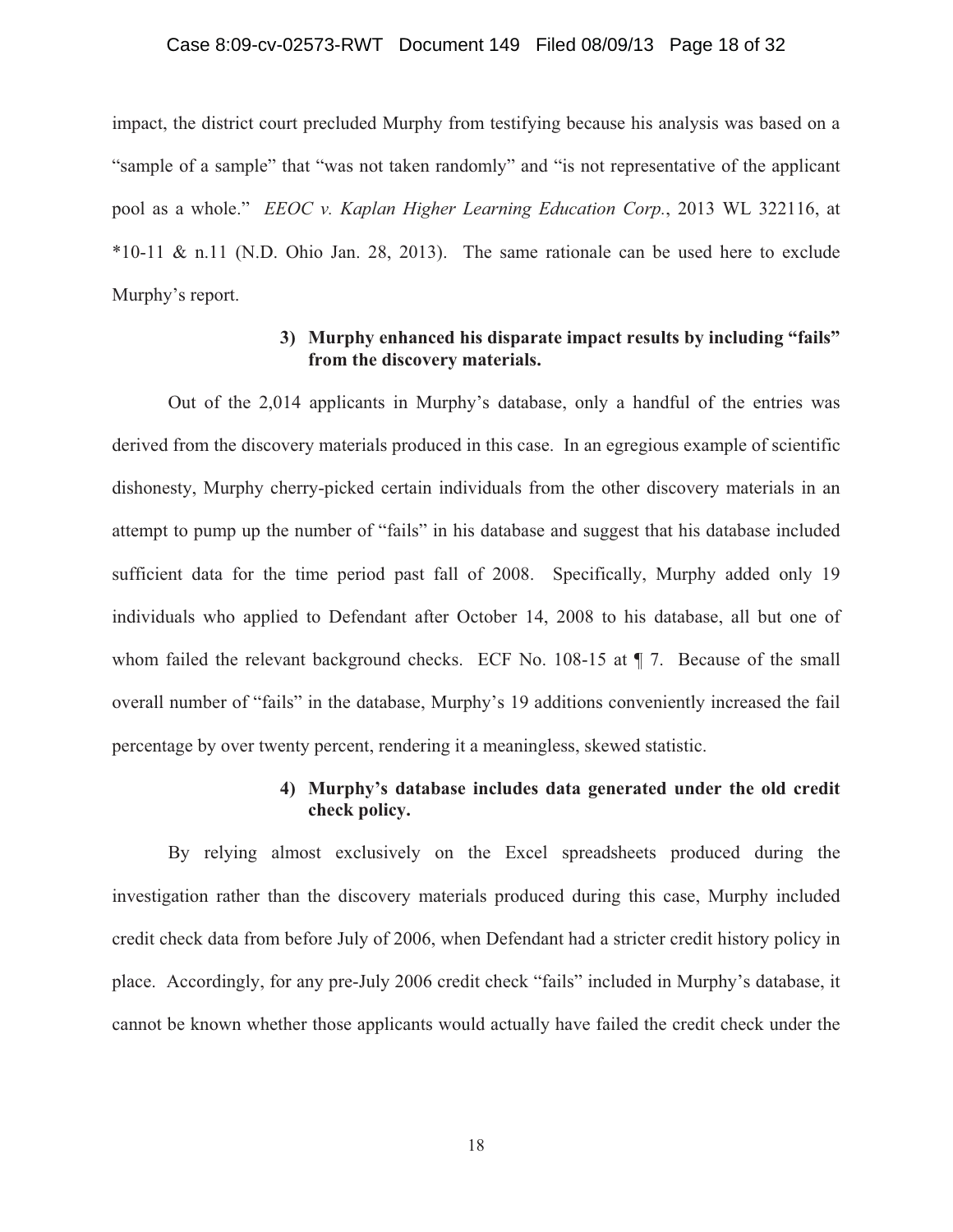relevant policy. In fact, such pre-July 2006 "fails" constitute over 30% of the total number of credit fails, thus rendering Murphy's analysis of credit fail rates completely untrustworthy.

# **5) Murphy's database omits all data from half of Defendant's branch offices.**

The Excel spreadsheets contained information from only half of Defendant's branch offices; Murphy's database correspondingly contains no data from half of Defendant's branches. Murphy offers no explanation as to why the branches that he included should be considered a representative sample.

# **6) Muphy's database is rife with material errors and unexplained discrepancies.**

The mind-boggling number of errors contained in Murphy's database could alone render his disparate impact conclusions worthless. The pervasiveness of Murphy's errors can be demonstrated by looking at the mistakes that occurred for just one subset of individuals. In a report prepared by its damages expert, Sovan Tun, the EEOC identified, and provided race, gender, and background check information on 41 applicants for whom it is seeking back pay. Out of this group of 41, seven indviduals were not included in Murphy's database. Out of the remaining 34, seven appeared in Murphy's database without a race code, one was incorrectly coded as passing the criminal background check, two were incorrectly coded as failing the criminal background check, one has an incorrect race code, five have incorrect gender codes, nine are listed twice and double-counted in Murphy's results, and three who failed the credit check are not coded with a credit check result. ECF No. 108-15 at ¶¶ 32-43. It is thus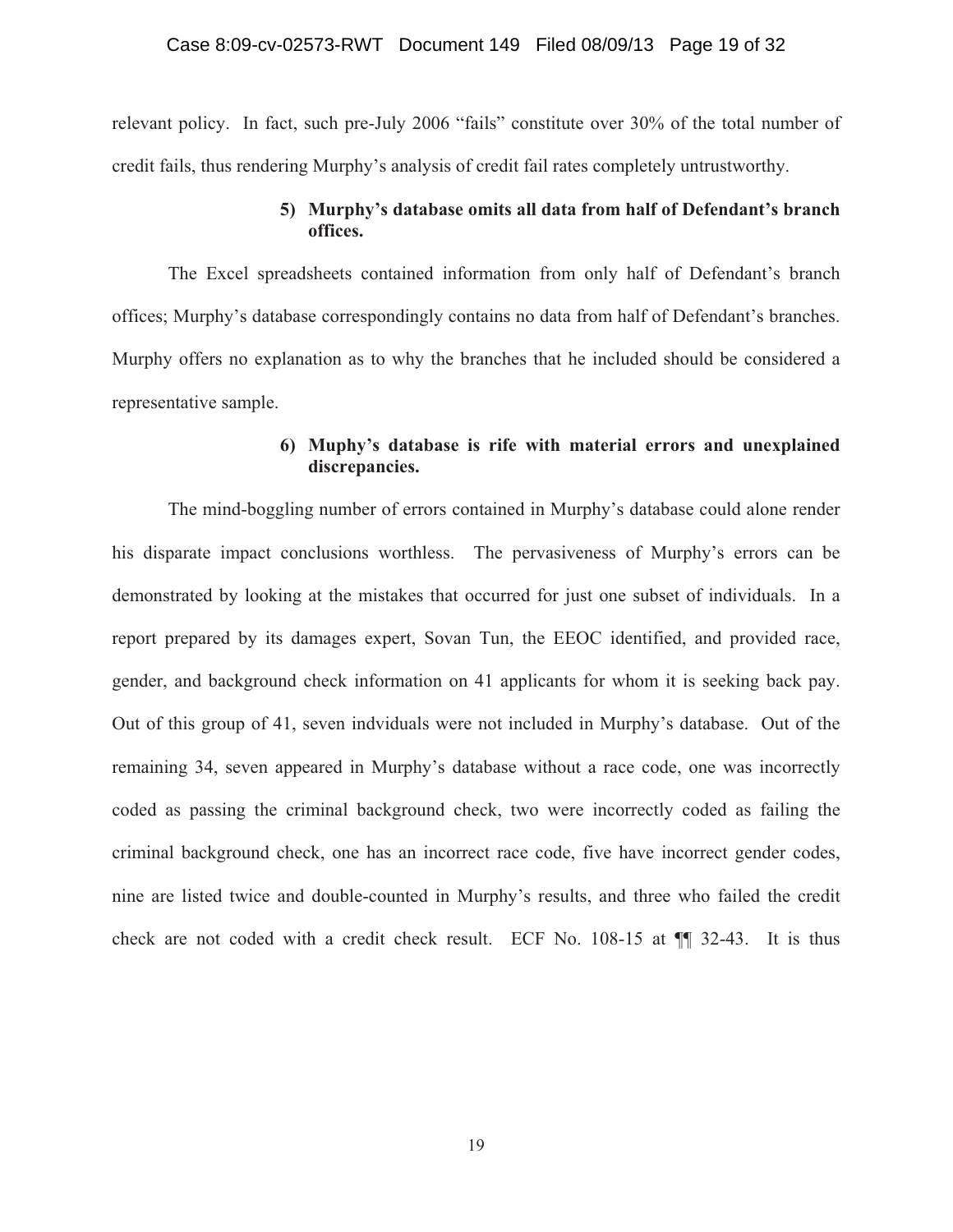## Case 8:09-cv-02573-RWT Document 149 Filed 08/09/13 Page 20 of 32

impossible to rely on Murphy's conclusions regarding disparate impact, when his results are so clearly skewed by such an abundance of vital errors and mistakes.<sup>7</sup>

### **7) Murphy's supplemental reports cannot save his flawed analysis.**

Murphy claims that his subsequent reports and analyses incorporate all of Defendant's criticisms and still find the existence of disparate impact. But, contrary to Murphy's assertions, his first supplemental report and declaration does not correct all of the errors mentioned above. For instance, he did not remove the 19 cherry-picked individuals from his database. He also did not change the incorrect coding of race and pass/fail status for several individuals. Murphy added only a handful of new applicants to his database in a laughable attempt to better capture the relevant time period; in total, Murphy's augmented analysis includes a mere 12 applicants for the period from October 14, 2008 to January 5, 2010. Amazingly, despite his claims of doing so, Murphy did not exclude the pre-July 20, 2006 credit check data from his new analysis. Finally, Murphy once again managed to introduce fresh errors into his new analysis, including many additional duplicates, material coding errors, and more double-counting. In evaluating fails/passes by race, Murphy double-counts 13 individuals. Suspiciously, 11 of these double-counts are "fails" while only 2 of them are "passes." ECF Nos. 130-3; 130-4. Whether intentional or not, Murphy's continued pattern of producing a skewed database plagued by

<sup>7</sup> The EEOC claims that many of these errors were present in the original data, but this assertion is belied by an examination of that data. There are obvious discrepancies between the demographic details included in the original spreadsheets produced by Defendant, and the information recorded in Murphy's database. For example, at least 10 individuals coded as "male" in the spreadsheets (who have obviously male names) are coded as "female" in Defendant's database. The opposite situation, with females being coded as males, is also present. Numerous duplicate entries appear for the first time in Murphy's database, individuals originally coded as "white" or "black" have no race listed, and some applicants are listed with an incorrect race code. For a handful of entries, even their "pass" or "fail" notation has been changed in Murphy's database. *See* ECF No. 130-1 at ¶ 9.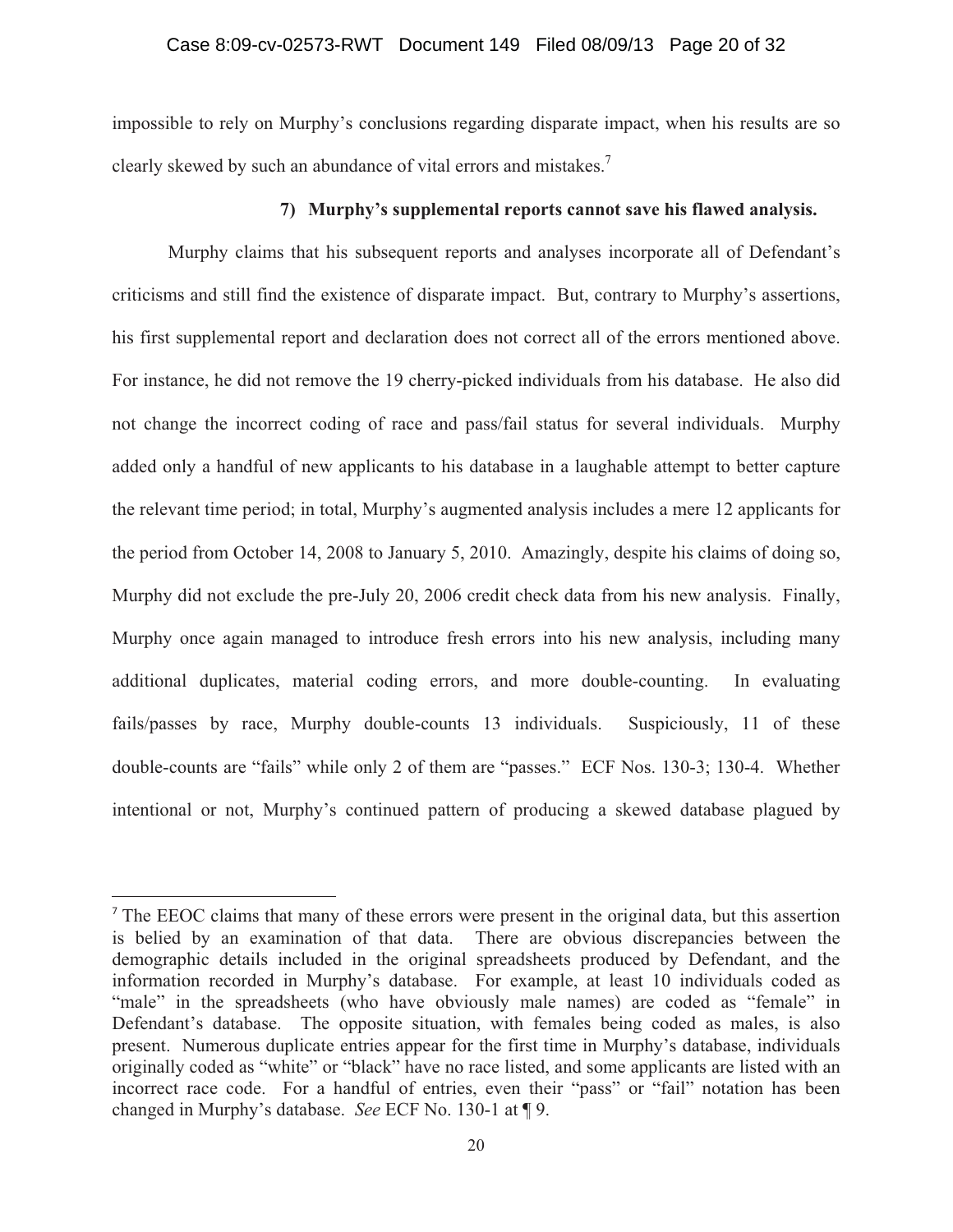material fallacies gives this Court no choice but to entirely disregard his disparate impact analysis.

# **8) Even if Murphy's supplemental reports and declarations were reliable, they are untimely.**

Under the operative scheduling order in this case, which was amended numerous times to grant the parties extensions for meeting various discovery deadlines, the EEOC should have completed all of its expert disclosures by July 18, 2012. Despite this deadline, the EEOC filed Murphy's amended report on July 26, 2012, and Murphy's supplemental report and declaration almost half a year later on January 22, 2013. The EEOC even attempted to present to the Court yet another declaration/report by Murphy at the hearing on June 19, 2013.

The EEOC should not be allowed to make a mockery of procedural standards by continually offering new expert reports for this Court's consideration, well past the applicable deadline. Despite being titled "supplemental" reports, Murphy's latest filings do not qualify as supplements under Federal Rule of Civil Procedure 26(e), but are instead poorly disguised attempts to counter Defendant's arguments with new expert analyses. Except under limited circumstances not here present, expert disclosures are fixed targets, and not ones movable at will.

Rule 26(e) requires that an expert report be supplemented when a "party learns that in some material respect the disclosure or response is incomplete or incorrect." The rule does not create a "right to produce information in a belated fashion." *Goodbys Creek, LLC v. Arch Ins. Co.*, 07-cv-947, 2009 WL 1139575, at \*2 (M.D. Fla. Apr. 27, 2009). "Supplementation under the Rules means correcting inaccuracies, or filling the interstices of an incomplete report based on information that was not available at the time of the initial disclosure." *Keener v. United States*, 181 F.R.D. 639, 640 (D. Mont. 1998). Indeed, new reports provided under the guise of "supplementation" cannot be produced to "address the criticisms that [defendants] raised in their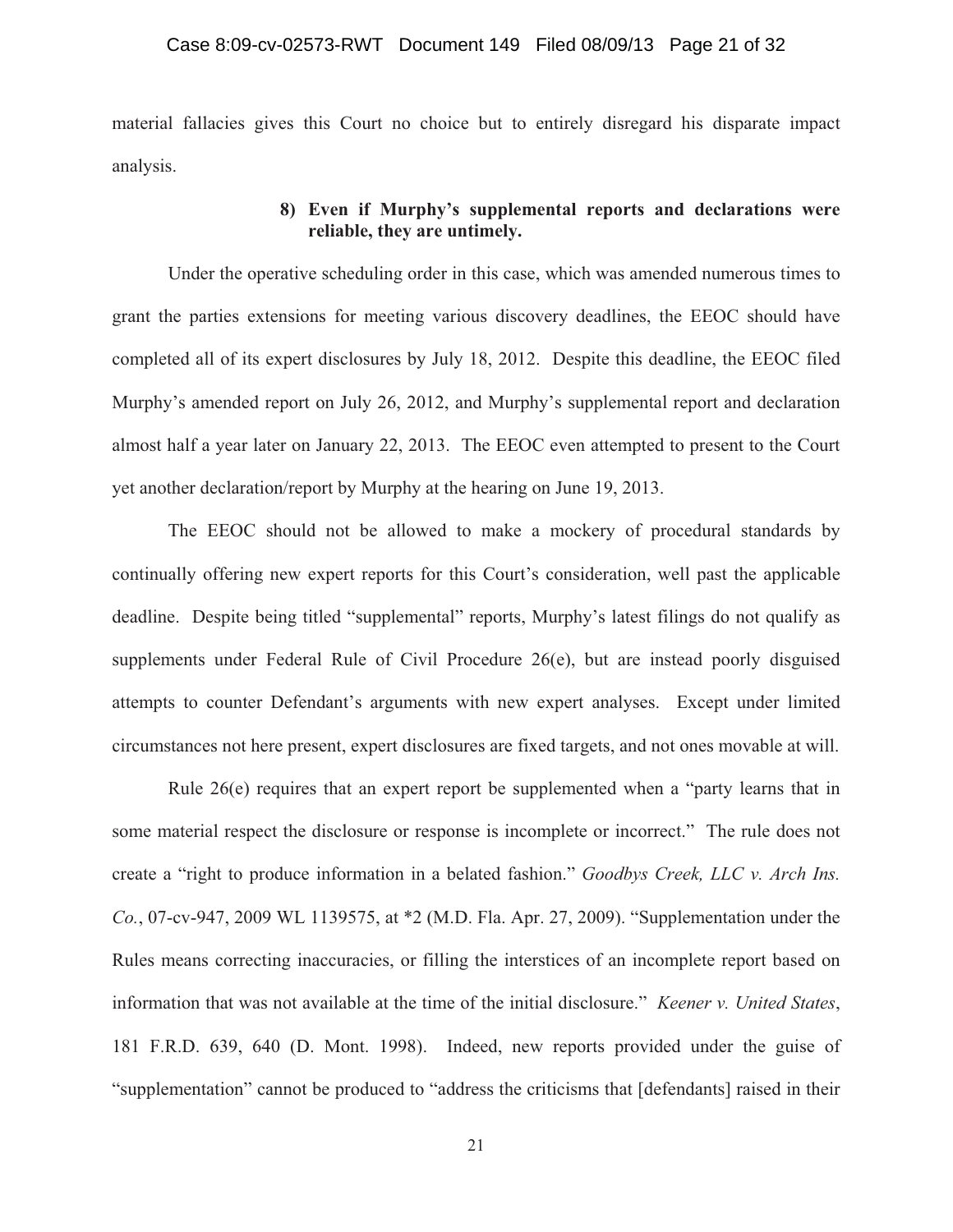## Case 8:09-cv-02573-RWT Document 149 Filed 08/09/13 Page 22 of 32

memorandum in support of summary judgment." *Gallagher v. S. Source Packaging, LLC*, 568 F. Supp. 2d 624, 629 (E.D.N.C. 2008).

Murphy's continually changing analyses are based on materials that were available to him prior to his initial submission deadline, not on newly discovered information. Rule 26(e) is not a "loophole through which a party . . . who wishes to revise her disclosures in light of her opponent's challenges to the analysis and conclusions therein, can add to them to her advantage after the court's deadline for doing so has passed." *Luke v. Family Care & Urgent Med. Clinics*, 323 F. App'x 496, 500 (9th Cir. 2009). Murphy's supplemental reports and declarations are clearly not proper supplementation, but instead fall into that category of counterarguments strictly prohibited by federal courts.

Because the opinions disclosed in Murphy's declaration were untimely and do not qualify as supplements under Rule 26, they must be excluded under Rule 37(c) unless the untimely filing "was either substantially justified or harmless." *Campbell v. United States*, 470 F. App'x 153, 157 (4th Cir. 2012). In *Campbell*, the plaintiff filed an inadequate Rule 26(a)(2) expert report five days late. More than a month later, Plaintiff filed a "supplement," which included a new expert report supported by many pages of exhibits. The Fourth Circuit held that the new report could not be considered, rejecting the assertion that it was permitted under Rule 26(e)'s "continuing duty" to supplement discovery disclosures. The court stated: "To construe [Rule 26(e)] supplementation to apply whenever a party wants to bolster or submit additional expert opinions would [wreak] havoc in docket control and amount to unlimited expert opinion preparation." *Id.* at 157 (citing *Sharpe v. United States*, 230 F.R.D. 452, 462 (E.D.Va. 2005) (alteration in original)). The court found that the plaintiff's late report was not "substantially justified or harmless," because it merely recast its expert's opinions to comply with Rule 26(a).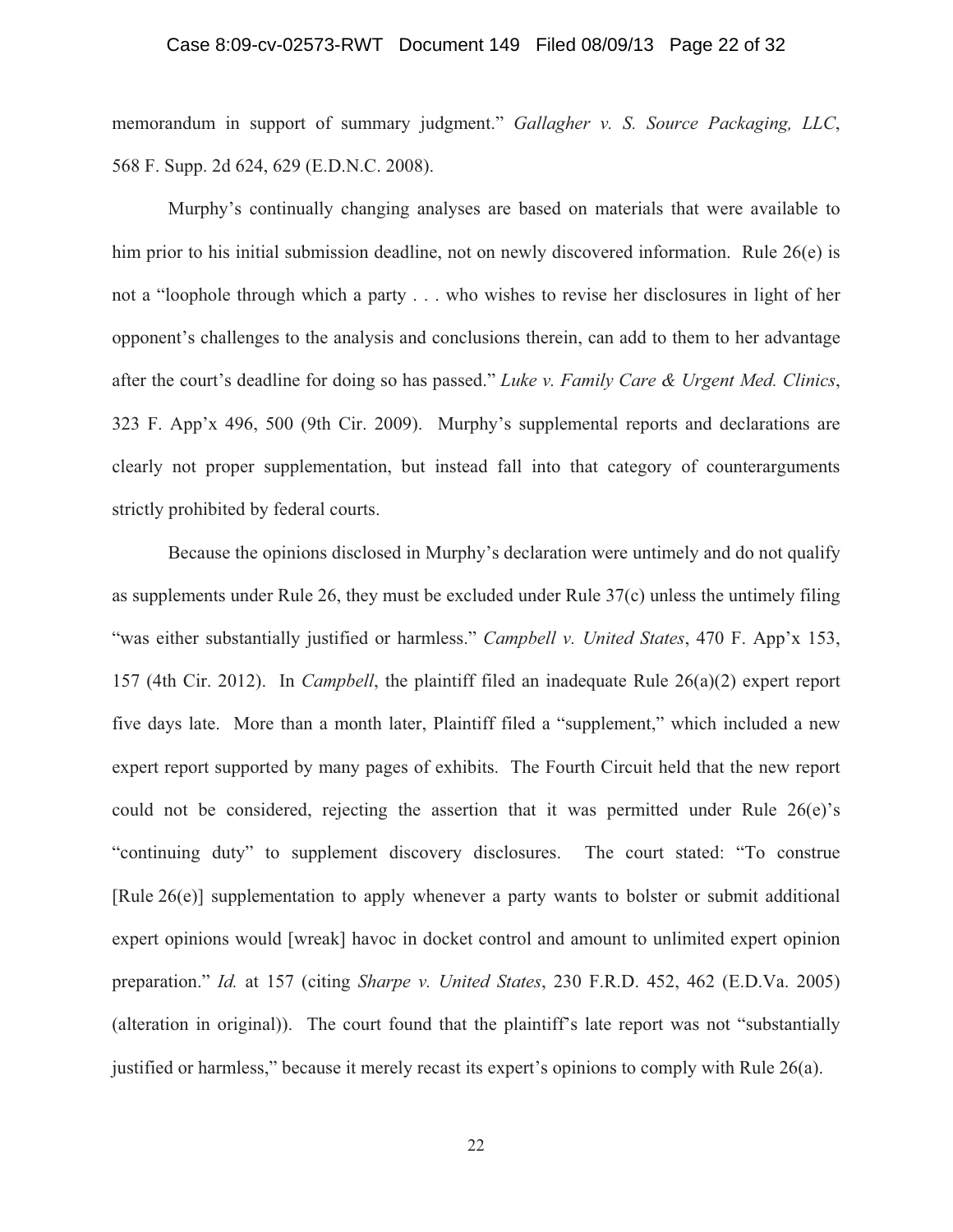## Case 8:09-cv-02573-RWT Document 149 Filed 08/09/13 Page 23 of 32

In *Cochran v. Brinkmann Corp.*, 08-cv-1790-WSD, 2009 WL 4823858 (N.D. Ga. Dec. 9, 2009), the court considered issues much like those presented here. The plaintiffs opposed the defendant's *Daubert* and summary judgment motions by submitting affidavits of expert witnesses "to address the grounds on which Defendant's motions to disqualify Plaintiffs' expert witnesses . . . are based." *Id.* at \*13-15. The court held that the affidavits were untimely and inadmissible, having been filed after the court's deadline for filing Rule  $26(a)(2)$  reports. In keeping with these precedents, Murphy's supplemental reports and declarations must be considered untimely, unjustified in their lateness, and therefore inadmissible.

#### **II. Huebner's report is likewise unreliable and inadmissible.**

The report by the EEOC's other expert, Beth Huebner, suffers from the same reliability problems that plague Murphy's report. Huebner's report adds nothing significant to Murphy's analysis, but purports merely to replicate his analysis and confirm his conclusions regarding disparate impact. ECF No. 108-9. Huebner relies on the same flawed database used by Murphy, thereby rendering her conclusions subject to all the criticisms detailed above. Moreoever, the EEOC never offered amended versions of Huebner's report, as they did with Murphy. Thus, it cannot claim that a later version of Huebner's report somehow compensated for all of the underlying data errors that render her original report unreliable.

Based on the inaccuracy of the database used by Murphy and Huebner, the unreliability of their analyses, and the untimeliness of Murphy's supplemental declarations and reports, Defendant's motion to preclude the expert testimony offered by the EEOC shall be granted.

## **III. National Statistics Alone Cannot Prove That Defendant's Policies Had a Disparate Impact on Certain Classes.**

The EEOC argues that even if Murphy and Huebner's reports are inadmissible to demonstrate disparate impact, the national statistics cited in their reports are sufficient evidence

23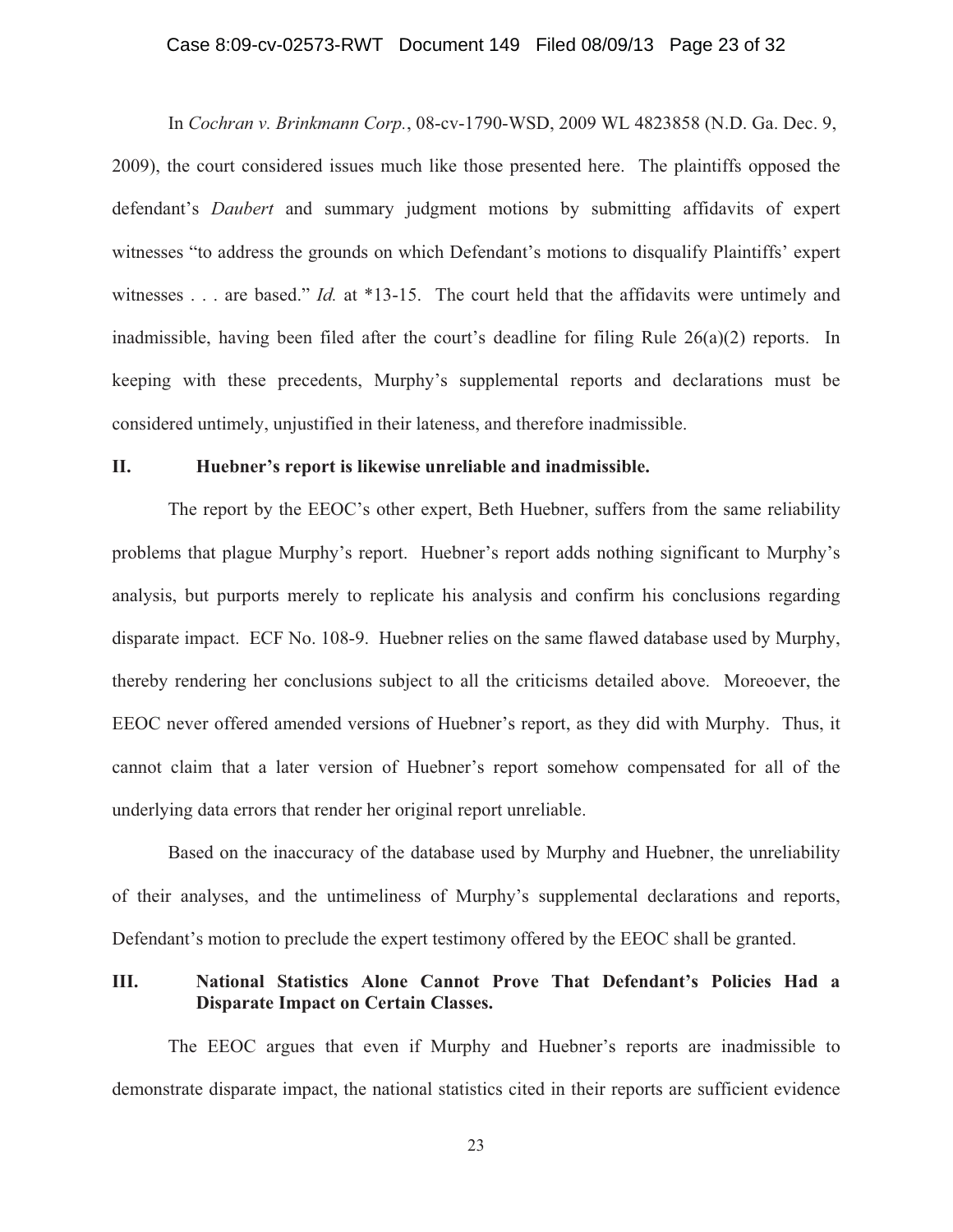### Case 8:09-cv-02573-RWT Document 149 Filed 08/09/13 Page 24 of 32

of disparate impact. To use general population statistics to create an inference of disparate impact, the general populace must be representative of the relevant applicant pool. *See Wards Cove Packing Co. v. Atonio*, 490 U.S. 642, 650 (1989) (the "proper comparison [is] between the racial composition of [the at-issue jobs] and the racial composition of the qualified . . . population in the relevant labor market."). Here, there is no indication that such is the case. The general population pool "cannot be used as a surrogate for the class of qualified job applicants, because it contains many persons who have not (and would not) be" applying for a job with Defendant. *Id.* at 653-54.

Moreover, the general statistics that the EEOC's experts rely on relate to things that are not even considered under Defendant's hiring criteria, such as arrest and incarceration rates. *See* ECF Nos. 108-8, 108-9. The complete inapplicability of such numbers to the present situation is particularly notable when considering that both Huebner and Murphy cite to the notable statistical disparity between White and Hispanics with regard to credit ratings, arrests, and convictions, but found no significant difference between those races with respect to Defendant's hiring policies.

With neither national statistics nor expert analysis to support its allegations of disparate impact, the EEOC's case cannot survive. The EEOC bears the burden of establishing a *prima facie* case, through use of statistics or other evidence, of disparate impact because of a prohibited factor. The burden is not on Defendant to conduct its own analysis to rebut the results produced by the EEOC's flawed report. It is sufficient for Defendant to point out the numerous fallacies in Murphy's report, which raise the specter of unreliability. *See EEOC v. Sears, Roebuck & Co.*, 839 F.2d 302, 313 (7th Cir. 1988) (en banc) ("The cases cited by the EEOC to support its argument that Sears had the burden of rebutting its statistical analysis with more 'refined,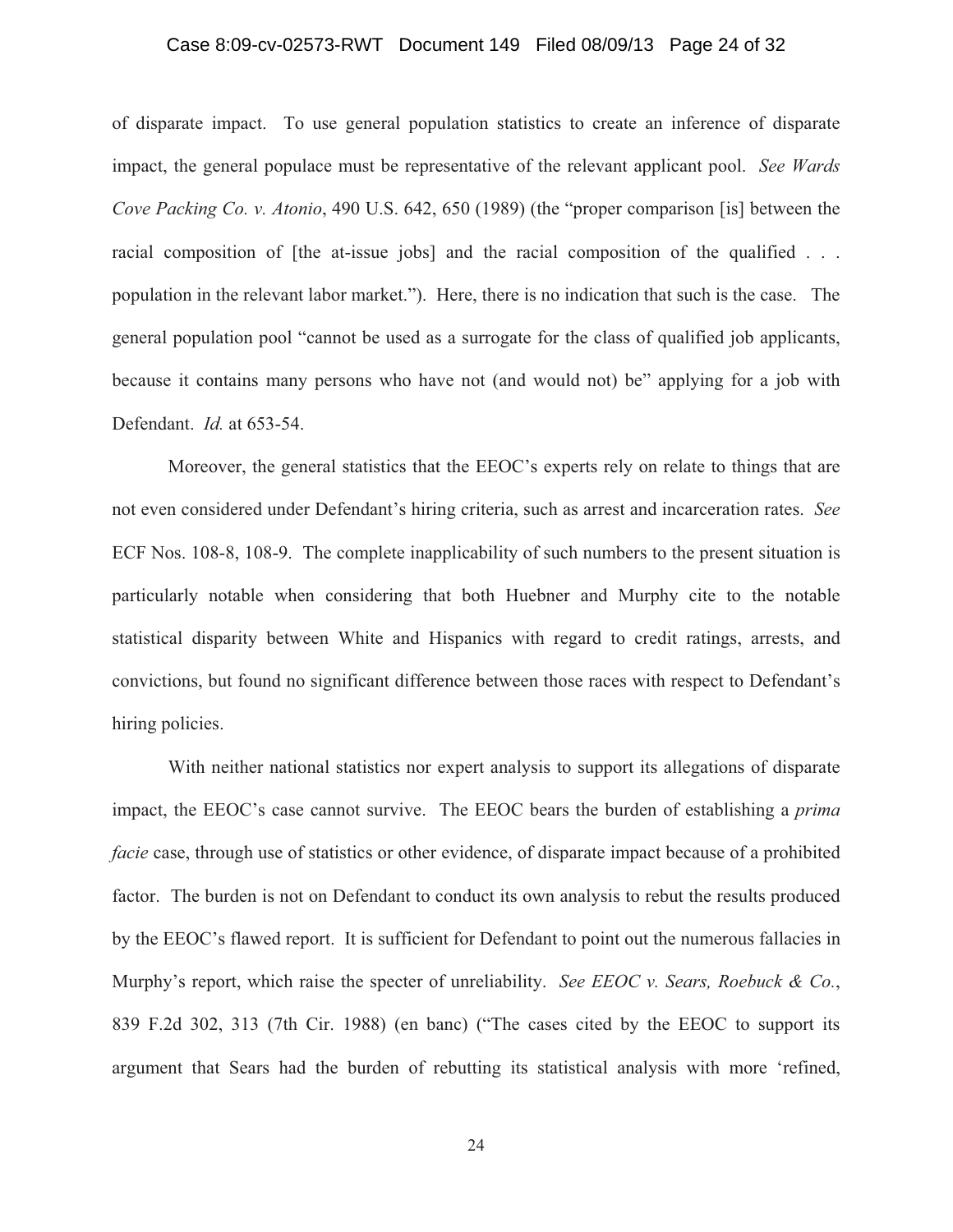## Case 8:09-cv-02573-RWT Document 149 Filed 08/09/13 Page 25 of 32

accurate and valid' statistical evidence did not state that the defendant must produce such evidence to succeed in rebutting the plaintiffs' case. Instead, those cases indicated that a defendant could or 'was entitled to' use such a means of rebuttal" (citations omitted)); *see also Dickerson v. U.S. Steel Corp*., 472 F. Supp. at 1310, n.2 (taking note that the defendant could produce a report without the alleged flaws, but stating that defendant has no burden to put forward such evidence if it can defeat plaintiff's case by other means). Without any evidence of disparate impact to support its claim, the EEOC has failed to establish one of the primary elements of its claim. Summary judgment must accordingly be entered in favor of Defendant.

# **IV. The EEOC Has Failed to Isolate a Specific Employment Practice of Defendant's that Allegedly Caused a Disparate Impact.**

Even if Murphy and Huebner's reports were admissible, and summary judgment could not be granted for Defendant on that ground, the EEOC and their experts have still failed to identify the specific policy or policies causing the alleged disparate impact. Under Title VII, it is not enough for the plaintiff to show that "in general" the collective results of a hiring process cause disparate impact. Statistical analysis must isolate and identify the discrete element in the hiring process that produces the discriminatory outcome. *See* 29 U.S.C. §2000e-2(k)(1); *Wards Cove*, 490 U.S. at 656 (plaintiff must offer evidence "isolating and identifying the specific employment practices that are allegedly responsible for any observed statistical disparities") (citation omitted). Where a hiring process has multiple elements, the plaintiff must identify the element(s) that it is challenging and "demonstrate that each *particular* challenged employment practice causes a disparate impact," unless it can demonstrate that "the elements" are not capable of separation for purposes of analysis. 29 U.S.C. §2000e-2(k)(1)(B) (emphasis added).

 Defendant argues that by bringing only a general complaint against Defendant's credit and criminal screening policies as a whole, the EEOC has failed to identify the particular policy,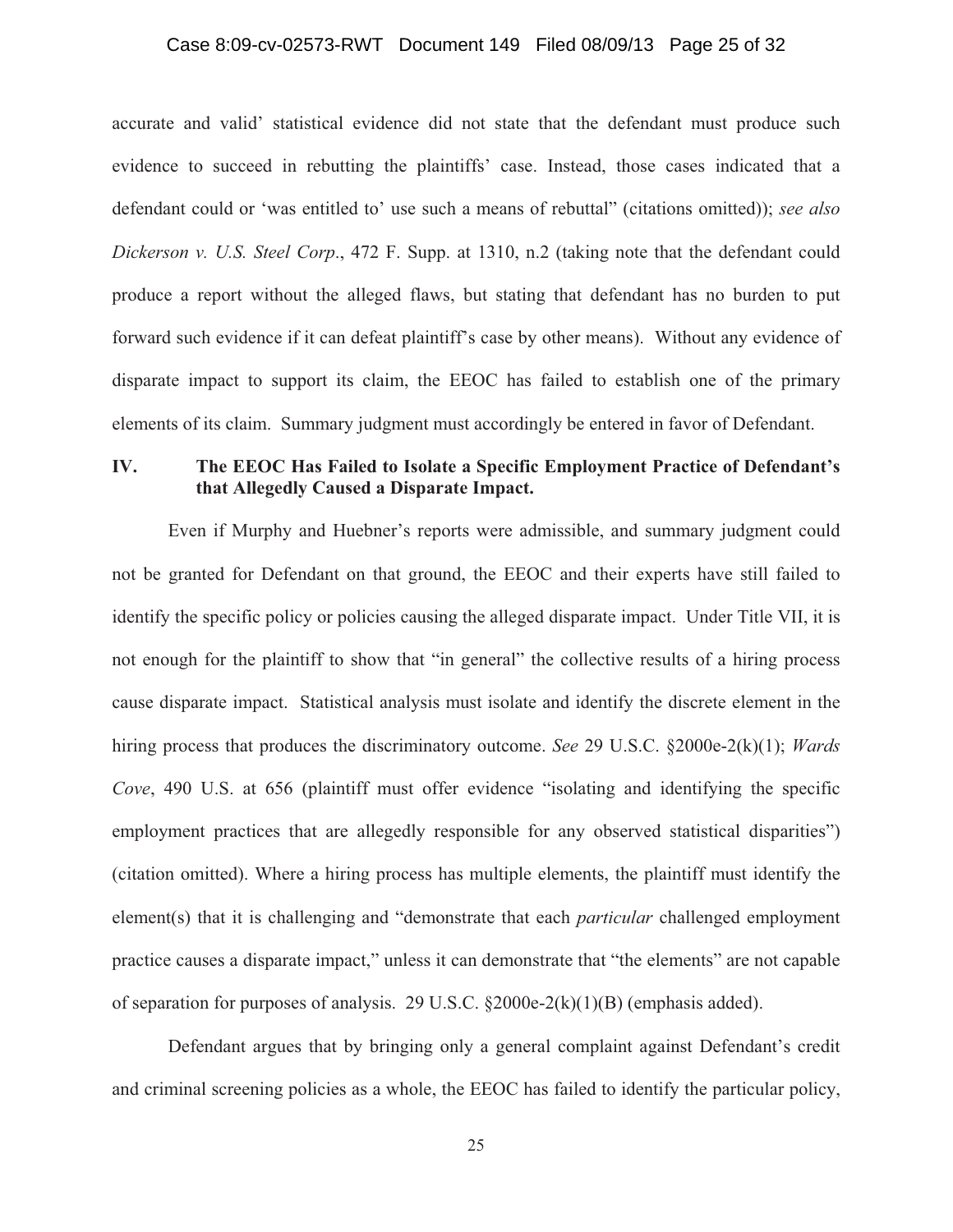## Case 8:09-cv-02573-RWT Document 149 Filed 08/09/13 Page 26 of 32

process, or rule that allegedly has a disparate impact on certain groups. As described previously, Defendant's background investigation policies are not simple, one-step processes. Rather, they involve different types of checks depending on the specific job an individual is seeking, consideration of both subjective and objective criteria, and examination of a long list of factors, any one of which might control the ultimate employment decision.

 The EEOC argues, in turn, that analyzing each sub-factor separately for potential disparate impact is not feasible, meaningful, or necessary. The cases that it cites in support of this position are not applicable, however, as they all predate the Congressional codification of the disparate impact particularity requirement in 1991. *See* 29 U.S.C. §2000e-2(k)(1)(B).

Several courts have indicated that if a policy can be broken down into discrete parts, the plaintiff must identify which part is responsible for creating racial or gender disparities. In *Smith v. City of Jackson*, for example, the plaintiffs' claim that their employer's pay plan had a disparate impact on older workers was rejected when they did not identify "any specific test, requirement, or practice within the pay plan that has an adverse impact," where the pay plan "was based on reasonable factors other than age." 554 U.S. 228, 241 (2005). *See also Bennett v. Nucor Corp*., 656 F.3d 802, 817-18 (8th Cir. 2011) (rejecting expert's statement that the employer's promotion procedure was "not capable of separation for analysis of individual components of the process," where the procedure combined discernible objective and subjective components); *Easterling v. State of Conn.*, 783 F. Supp. 2d 323, 326, 333 (D. Conn. 2011) (plaintiff demonstrated disparate impact where failure on any single part of a four-part physical fitness test causes the candidate to fail the entire test).

While it is true that "[t]here is no legal requirement to use the smallest possible unit of analysis" in disparate impact cases, *Stagi v. National Railroad Passenger Corp.,* 2010 WL

26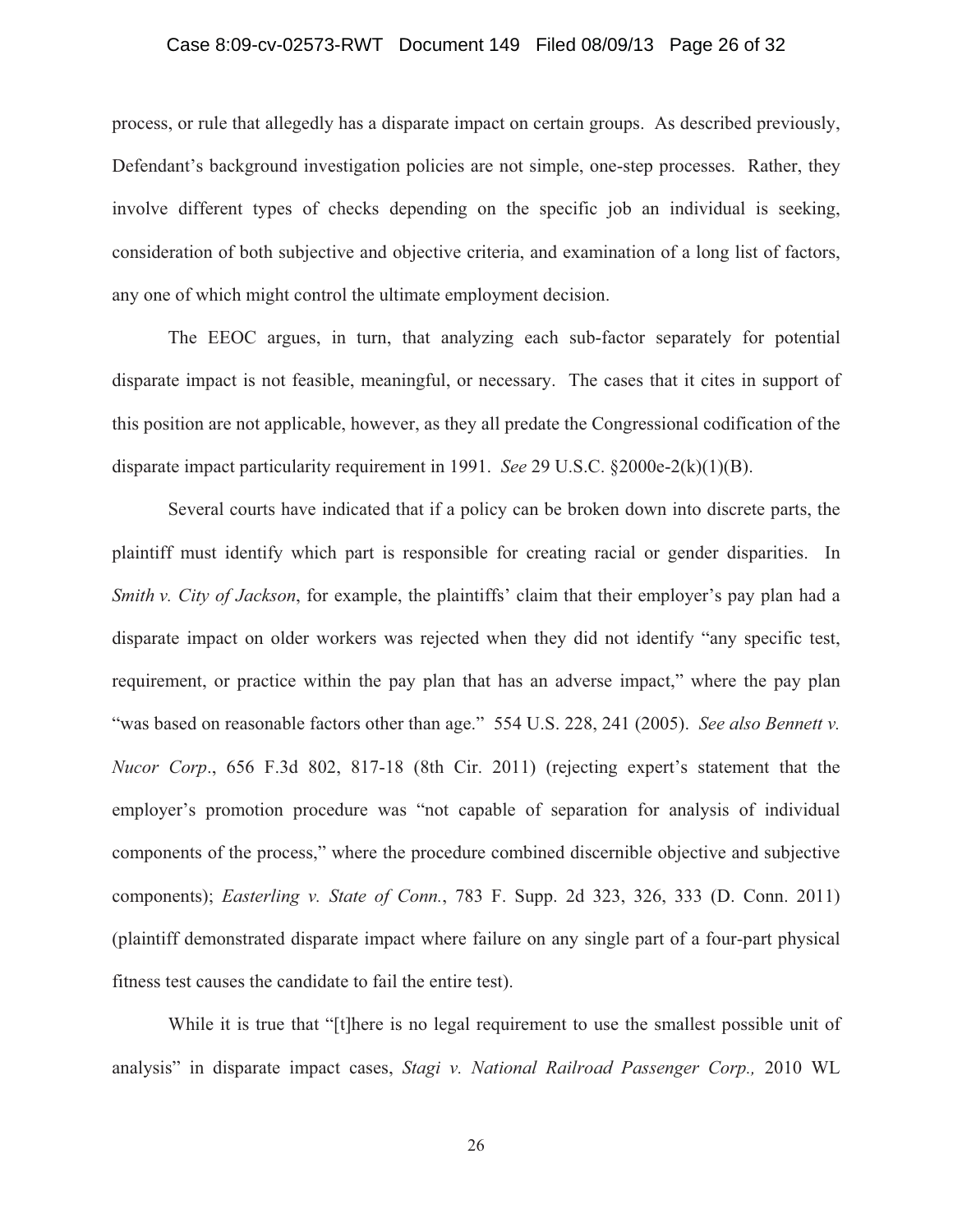## Case 8:09-cv-02573-RWT Document 149 Filed 08/09/13 Page 27 of 32

3273173, at \*12-13 (3d Cir., Aug. 16, 2010), the EEOC has made no effort to break down what is clearly a multi-faceted, multi-step policy. Though it is theorectically possible that one or more of Defendant's background check considerations causes a disparate impact on certain classes, the EEOC has failed to demonstrate which such factor is the alleged culprit. Accordingly, the EEOC has failed to establish this element of its case, and summary judgment must be entered for Defendant.

### **IV. The EEOC Is Not Entitled to File a Sur-Reply.**

Defendant supported its motion to exclude with a declaration and exhibits from lay witness Suzanne Bragg, who pointed out the numerous factual and analytical fallacies in Murphy and Huebner's reports. *See* ECF No. 108-15, Bragg Decl. In its opposition to Defendant's motion, the EEOC submitted an 89-page supplemental report and declaration by Murphy in an attempt to render "moot" Defendant's criticisms of the original report and analyses. *See* ECF No. 121-1, Murphy Decl. $8$  The EEOC also argued that many of the alleged errors in Murphy's dataset were actually errors in Defendant's own data, as provided to the EEOC. *See*  ECF No. 121. Finally, the EEOC contended that, even if Murphy's report was not reliable, it could still establish a *prima facie* case of disparate impact through its experts' discussion of published statistics on race and gender disparities in the criminal justice system. *Id.* Defendant subsequently filed a reply attacking the supplemental report and addressing the EEOC's other arguments. *See* ECF No. 130.

The EEOC contends that Defendant's reply brief should now be stricken, or that the EEOC should be allowed to file a sur-reply, because Defendant's reply brief included "new"

<sup>8</sup> The EEOC did not offer an amended version of Huebner's report, despite the fact that her report was merely a replication of Murphy's original analysis, supposedly corroborating his admittedly flawed findings.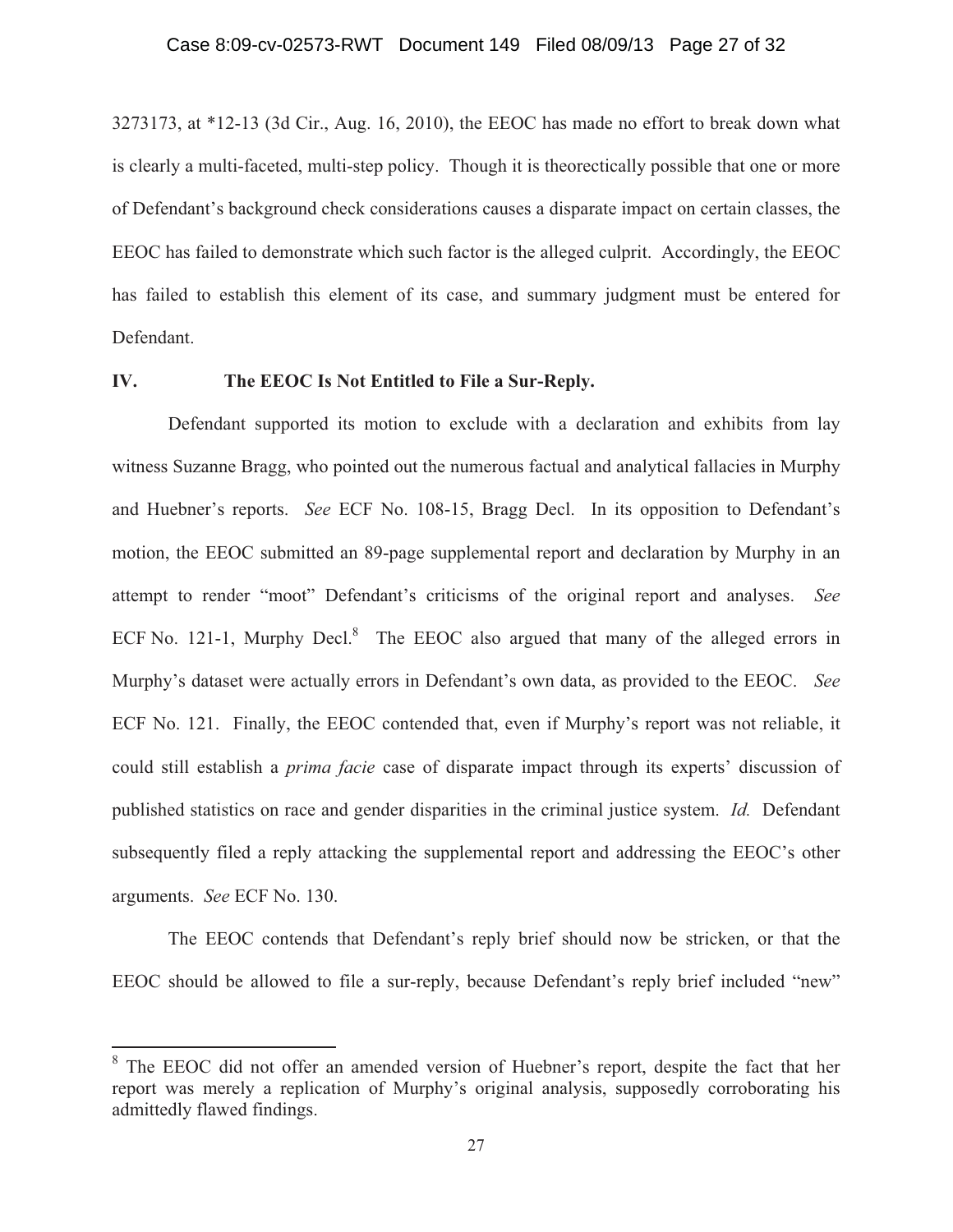## Case 8:09-cv-02573-RWT Document 149 Filed 08/09/13 Page 28 of 32

evidence and "new" arguments. ECF No. 137. Specifically, Defendant filed with its reply two new declarations by lay witness Suzanne Bragg and attorney John Koerner, each with multiple exhibits, and a new declaration by paralegal Julia McEnroe.<sup>9</sup> *See* ECF Nos. 130-132. Based on the dates they were signed and their content, all of the declarations appear to have been prepared by Defendant after reviewing the EEOC's opposition to its motion. *Id.* In her new declaration, Bragg hypothesizes as to how Murphy incorrectly manipulated the data provided by Defendant during discovery to construct his database, and points out the failure of his supplemental report to remedy the issues present in his original and amended reports. *See* ECF No. 130-1. The EEOC also argues that Defendant asserts for the first time in its reply that the use of published external statistics showing racial disparities in criminal histories is not sufficient to establish disparate impact.

Allowing a party to file a sur-reply is within the Court's discretion, *see*  Local Rule 105.2(a), but they are generally disfavored. *See Chubb & Son v. C & C Complete Servs., LLC*, 2013 WL 336718, at \*9 (D. Md. Jan. 23, 2013). "Surreplies may be permitted when the moving party would be unable to contest matters presented to the court for the first time in the opposing party's reply." *Khoury v. Meserve*, 268 F. Supp. 2d 600, 605 (D. Md. 2003).<sup>10</sup>

None of the arguments or evidence introduced in Defendant's reply brief can truly be considered "new," such that the EEOC should be afforded another opportunity to address them. First, the issues with Murphy's amended report that Defendant discusses in its reply are not

<sup>9</sup> Virtually all of the EEOC's objections center on the Bragg declaration and exhibits. *See* ECF No. 138.

 $10$  In the alternative, the EEOC seeks to strike Defendant's reply brief, but this is not an appropriate remedy. A reply brief is not a pleading subject to a motion to strike under Rule 12(f). *See Bell v. United States*, 521 F. Supp. 2d 456, 461 (D. Md. 2007) (explaining that "motions to strike [a reply brief] are inappropriate and will be denied"), *aff'd*, 275 F. App'x 221 (4th Cir. 2008).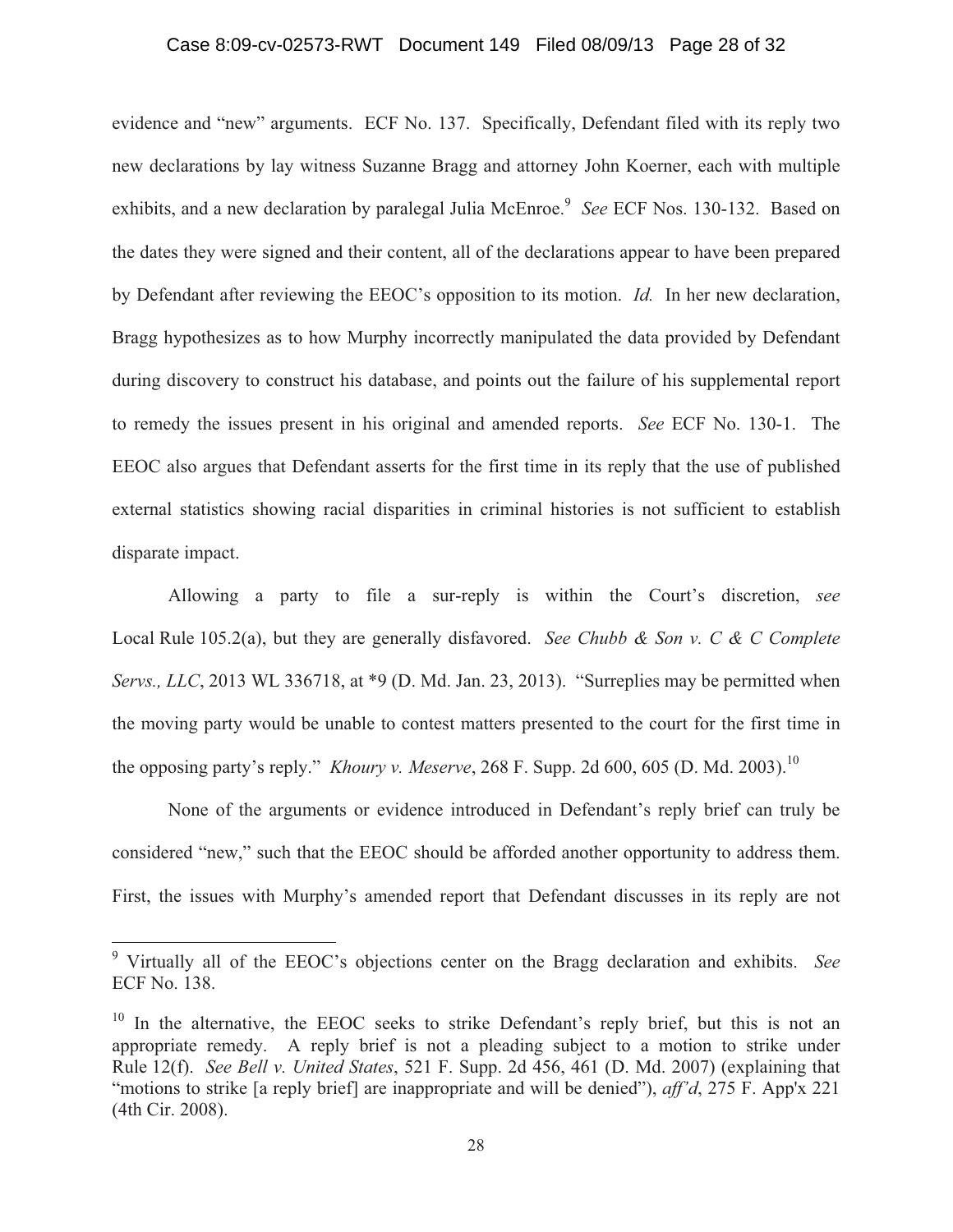### Case 8:09-cv-02573-RWT Document 149 Filed 08/09/13 Page 29 of 32

novel; the vast majority of them are the same ones Defendant identified as to the original report. Instead of addressing those issues head-on in its opposition, the EEOC choose instead to attempt to render them "moot" by having Murphy file a supplemental report. The rationale behind the "ordinary rule in federal courts . . . that an argument raised for the first time in a reply brief or memorandum will not be considered" is to avoid prejudice to the party who is not afforded a chance to rebut a new argument. *Clawson v. FedEx Ground Package Sys., Inc.*, 451 F. Supp.2d 731, 734-35 (D. Md. 2006). The EEOC did not lack a chance to respond to many of the arguments that it points to now; it simply squandered its chance, and cannot now claim prejudice.

Second, Defendant's "new" arguments and evidence are more correctly characterized as responsive arguments to the claims raised in the EEOC's opposition brief. Where "the arguments made by Defendants in their reply brief are merely responses to new arguments made by Plaintiffs in their response," a sur-reply is not appropriate. *Aguilar v. LR Coin Laundromat*, 2012 WL 1569552, at \*2-3 (D. Md. May 2, 2012) (denying motion to strike or to allow sur-reply where plaintiffs' opposition introduced arguments about defendants' sales volume, and defendants' reply included an affidavit and tax return not attached to the original motion, but used to address the arguments in the plaintiffs' opposition). For example, Defendant's argument regarding the insufficiency of external published statistics to prove disparate impact could not have come as a surprise to the EEOC. Defendant very briefly broached the topic in its reply only in response to arguments by the EEOC that such statistics could, on their own, establish disparate impact. Although a discussion of the national statistics was included in the EEOC's expert reports, it was not necessarily clear that the EEOC intended to rely on such statistics *exclusively*, as a back-up method of proving disparate impact, until the EEOC asserted as much in its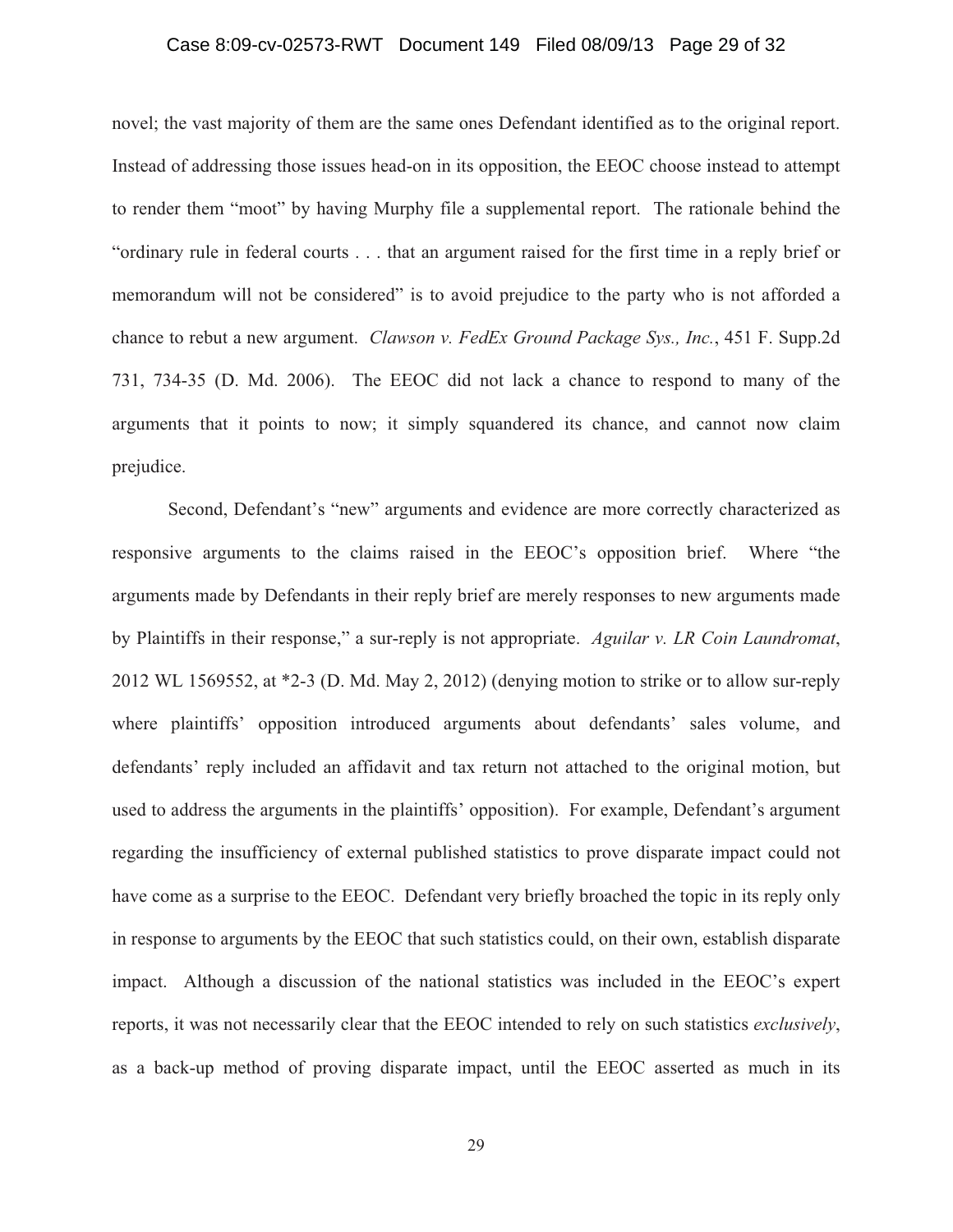## Case 8:09-cv-02573-RWT Document 149 Filed 08/09/13 Page 30 of 32

opposition brief. Defendant was certainly under no obligation to proactively address such an argument in its original motion to exclude. Defendant did not deliberately hold arguments back from its original motion in an attempt to spring them on the EEOC when a response could no longer be made; it merely argued against those points that the EEOC asserted in its opposition.

Third, the EEOC has not clearly identified what it hopes to accomplish through the filing of a sur-reply. Rather than a direct attack on Bragg's declaration, the EEOC's description of its intended sur-reply suggests that it would merely reiterate old arguments (e.g., that the inaccuracies in Murphy's database do not affect his conclusions) or provide unsubstantiated excuses (e.g., that gaps in Defendant's document production hindered the EEOC's ability to analyze relevant data). Although it asserts that it has "not had an opportunity to challenge the accuracy or relevancy" of Bragg's second declaration, *see* ECF No. 137-1 at 4, the EEOC never points to any facts or conclusions that it specifically believes to be inaccurate. Nor did the EEOC attach a copy of its proposed sur-reply such that the Court could better determine the relevancy and importance of allowing the document to be included in the record.<sup>11</sup> Vague allegations of inaccuracies alone do not sway this Court to permit the filing of a sur-reply. *See, e.g., Brown v. Prince George's Cnty.*, No. DKC 07-2591, 2012 WL 3012573, at \*4 (D. Md. July 20, 2012) (refusing to permit sur-reply offered to identify manner in which reply "'mischaracterize<sup>[d]</sup>' the arguments . . . presented in opposition"); *Khoury*, 268 F. Supp. 2d at 606 (denying the plaintiff's motion for leave to file a sur-reply in order "to correct what [the plaintiff] perceive[d] to be Defendant's misrepresentations" of the record and the law); *Thomas v. Artino*, 723 F. Supp. 2d 822, 833 n.2 (D. Md. 2010) (declining to consider a sur-reply that

 $11$  The EEOC did present the Court with yet another declaration of Kevin Murphy at the hearing before the undersigned on June 19, 2013, but to date has not provided the Court with an actual draft of a proposed sur-reply brief.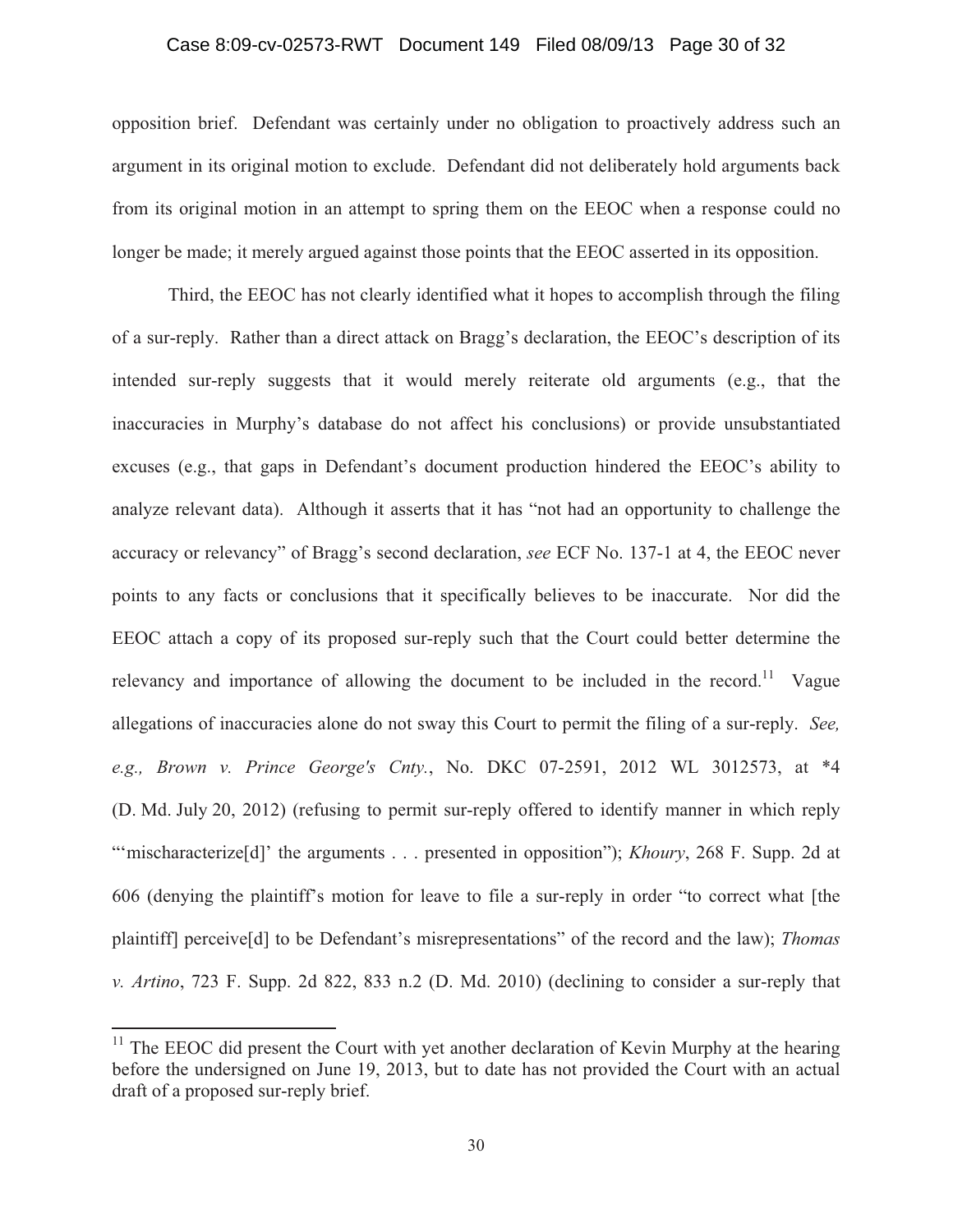### Case 8:09-cv-02573-RWT Document 149 Filed 08/09/13 Page 31 of 32

sought to address "Plaintiff's misstatements of facts and law raised for the first time in [the] reply memorandum"). In short, the EEOC has offered no sufficient reason why a sur-reply would be justified in this case.

Finally, the allowance of a sur-reply would fly in the face of the Court's scheduling order and the federal rules regarding expert discovery. Based on the Murphy declaration provided to the Court at the June 19, 2013 hearing, it appears that any sur-reply filed by the EEOC would consist primarily of yet another untimely "supplemental" report and/or declaration by Murphy, filed well past the deadline for the EEOC's expert disclosures. As discussed previously, Murphy's supplemental reports and declarations are not proper supplements under Rule 26(e). They are not based on new information, but are instead attempts to move the target yet again and get a second (or third or fourth) bite at the apple, changing their underlying analysis to combat whatever arguments are presented by Defendant. The EEOC will not be allowed to abuse the sur-reply form to submit yet another version of Murphy's expert report. In short, procedural requirements governing disclosures of expert reports do not establish "moving targets," but rather fixed points in time upon which the parties are entitled to rely.

#### **CONCLUSION**

 The story of the present action has been that of a theory in search of facts to support it. But there are simply no facts here to support a theory of disparate impact resulting from any identified, specific practice of the Defendant.

 Indeed, any rational employer in the United States should pause to consider the implications of actions of this nature brought based upon such inadequate data. By bringing actions of this nature, the EEOC has placed many employers in the "Hobson's choice" of ignoring criminal history and credit background, thus exposing themselves to potential liability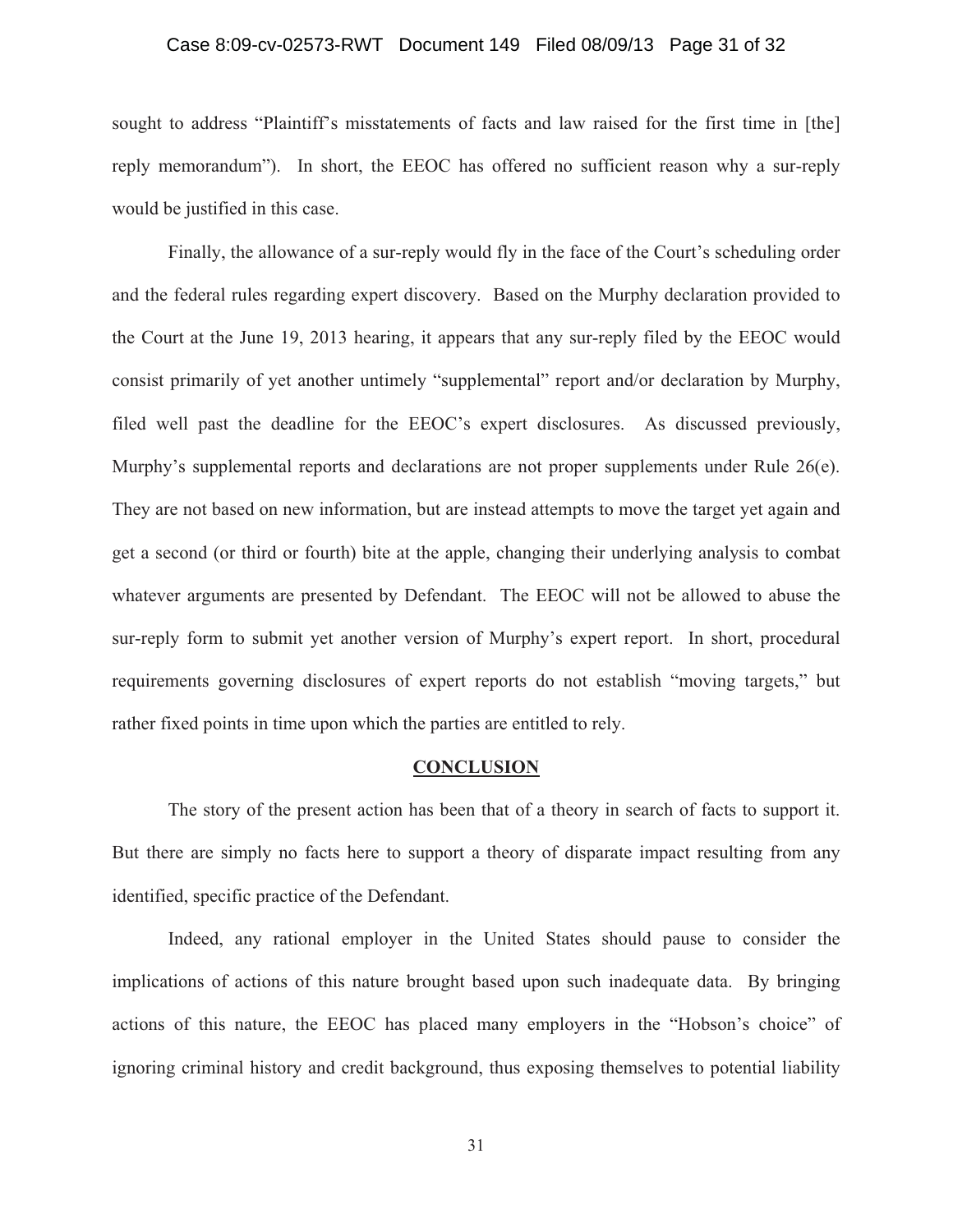## Case 8:09-cv-02573-RWT Document 149 Filed 08/09/13 Page 32 of 32

for criminal and fraudulent acts committed by employees, on the one hand, or incurring the wrath of the EEOC for having utilized information deemed fundamental by most employers. Something more, far more, than what is relied upon by the EEOC in this case must be utilized to justify a disparate impact claim based upon criminal history and credit checks. To require less, would be to condemn the use of common sense, and this is simply not what the discrimination laws of this country require.

 For the foregoing reasons, Defendant's motion for summary judgment [ECF No. 114] shall be granted, Defendant's motion to preclude expert testimony [ECF No. 108] shall be granted, and Plaintiff's motion for leave to file sur-reply [ECF No. 137] shall be denied. A separate order follows.

Date: August 9, 2013

ROGER W. TITUS UNITED STATES DISTRICT JUDGE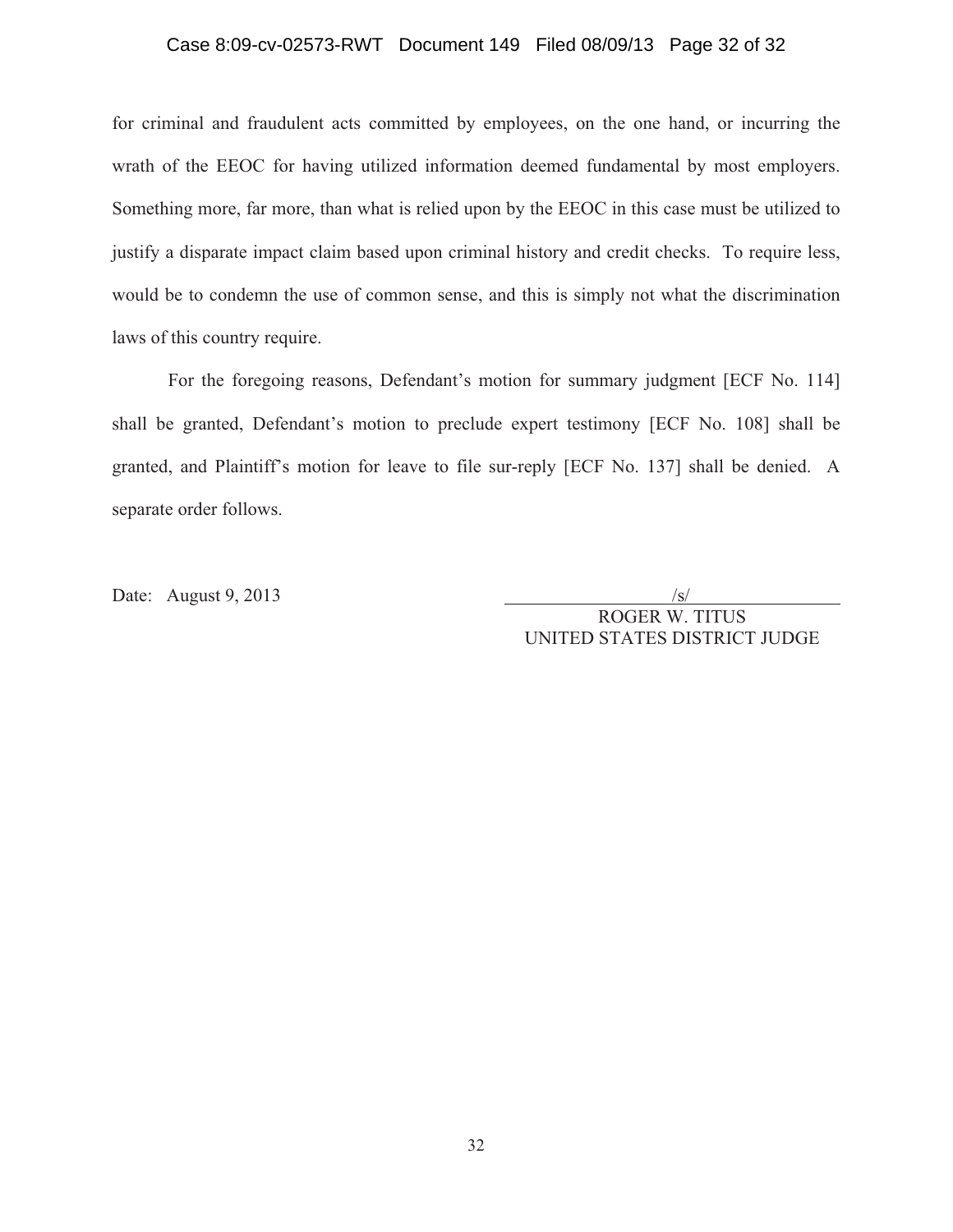## **IN THE UNITED STATES DISTRICT COURT FOR THE DISTRICT OF MARYLAND**

|                        | $\ast$ |                        |
|------------------------|--------|------------------------|
| <b>EEOC</b>            | $\ast$ |                        |
|                        | $\ast$ |                        |
| Plaintiff,             | $\ast$ |                        |
|                        | ∗      | Case No.: RWT 09cv2573 |
| $\mathbf{v}_{\bullet}$ | $\ast$ |                        |
|                        | $\ast$ |                        |
| <b>FREEMAN</b>         | ∗      |                        |
|                        | $\ast$ |                        |
| Defendant.             | ∗      |                        |
|                        | $\ast$ |                        |
|                        |        |                        |

### **ORDER**

Upon consideration of Defendant Freeman's Motion to Preclude Expert Testimony [ECF No. 108], Defendant Freeman's Motion for Summary Judgment [ECF No. 114], Plaintiff EEOC's Motion for Leave to File Sur-Reply [ECF No. 137], and the arguments of counsel presented at the hearing conducted before the undersigned on June 19, 2013, it is, for the reasons stated in the accompanying memorandum opinion, this 9th day of August, 2013, by the United States District Court for the District of Maryland,

**ORDERED**, that Defendant Freeman's Motion to Preclude Expert Testimony [ECF No. 108] is **GRANTED**; and it is further

**ORDERED**, that Defendant Freeman's Motion for Summary Judgment [ECF No. 114] is

**GRANTED**; and it is further

**ORDERED**, that Plaintiff EEOC's Motion for Leave to File Sur-Reply [ECF No. 137] is **DENIED**; and it is further